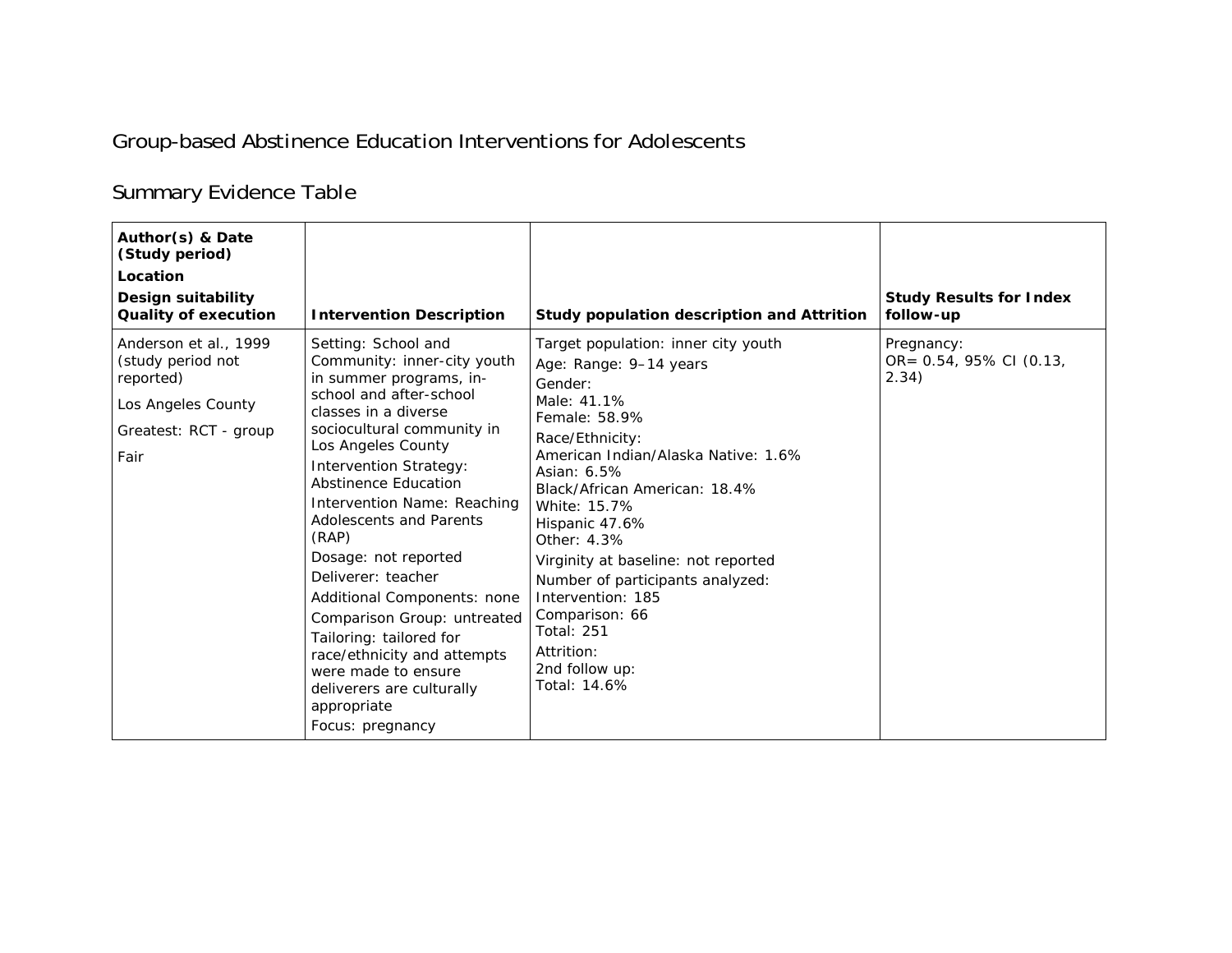| Author(s) & Date<br>(Study period)<br>Location<br><b>Design suitability</b><br><b>Quality of execution</b> | <b>Intervention Description</b>                                                                                                                                                                                                                                                                                                                                                                   | Study population description and Attrition                                                                                                                                                                                                                                                                                                                                | <b>Study Results for Index</b><br>follow-up          |
|------------------------------------------------------------------------------------------------------------|---------------------------------------------------------------------------------------------------------------------------------------------------------------------------------------------------------------------------------------------------------------------------------------------------------------------------------------------------------------------------------------------------|---------------------------------------------------------------------------------------------------------------------------------------------------------------------------------------------------------------------------------------------------------------------------------------------------------------------------------------------------------------------------|------------------------------------------------------|
| Blake et al., 2001<br>$(1998 - 1999)$<br>Rochester, NY<br>Greatest: RCT - group<br>Fair                    | Setting: School: 8th grade<br>classes in Rochester, NY<br><b>Intervention Strategy:</b><br>Abstinence Education<br>Intervention Name: Managing<br>the Pressures Before Marriage<br>Enhanced (MPM Enhanced)<br>Dosage: 5 hours of contact<br>Deliverer: local youth leader<br>(peer)<br>Additional Components: none<br>Comparison Group: treated<br>control<br>Tailoring: none<br>Focus: pregnancy | Target population: middle school students<br>Grade: 8th grade<br>Gender:<br>Total:<br>Male: 52%<br>Female: 48%<br>Race/Ethnicity:<br>Total:<br>White: 85%<br>Unknown: 15%<br>Virginity at baseline:<br>Total: 94.3%<br>Number of participants analyzed:<br>Intervention: 190<br>Comparison: 161<br><b>Total: 351</b><br>Attrition Calculated:<br>Posttest:<br>Total: 9.8% | Sexual Activity:<br>OR= 0.70, 95% CI (0.23,<br>2.11) |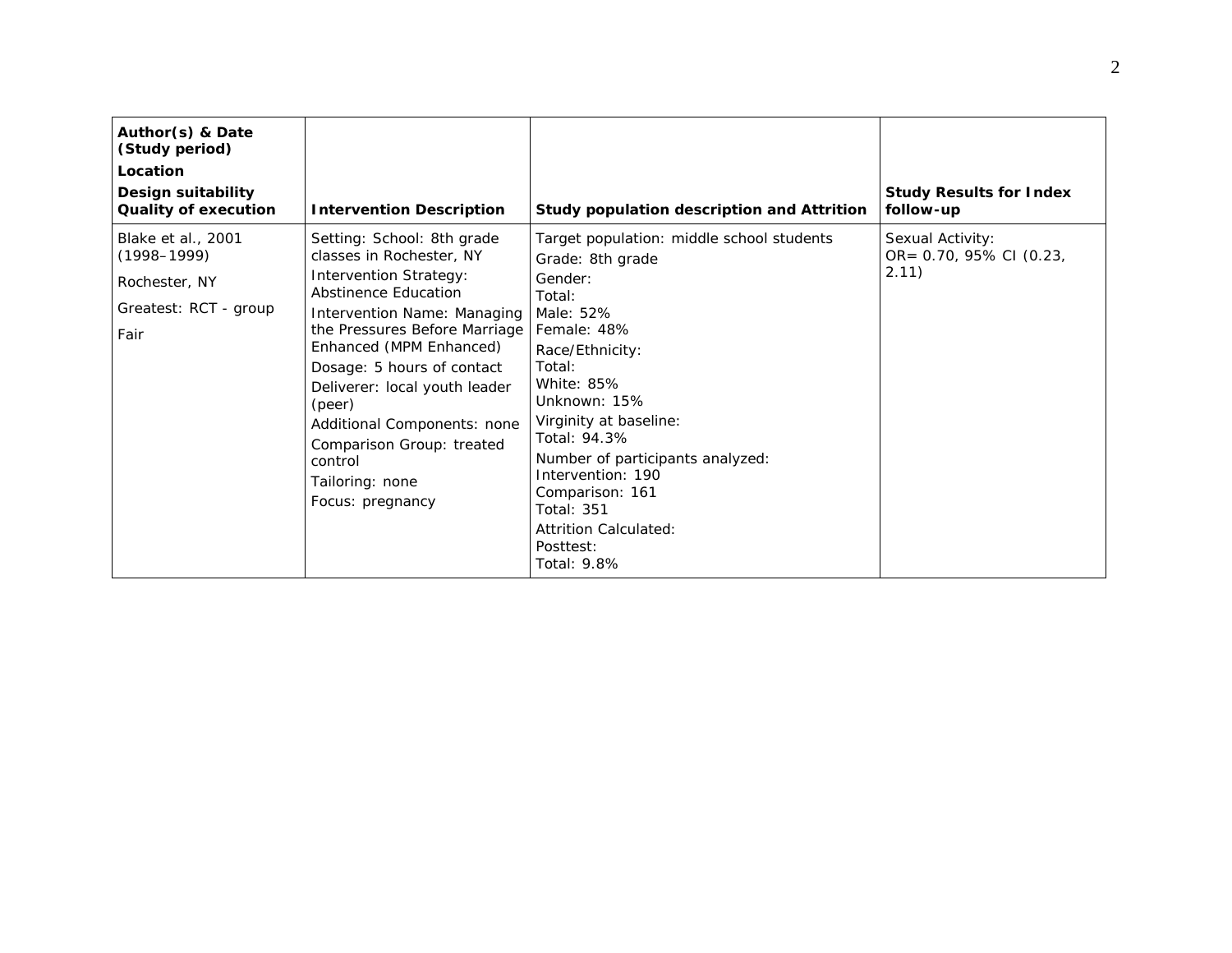| Author(s) & Date<br>(Study period)<br>Location<br>Design suitability<br><b>Quality of execution</b>     | <b>Intervention Description</b>                                                                                                                                                                                                                                                                                                               | Study population description and Attrition                                                                                                                                                                                                                                                                                                                                                                                                                                              | <b>Study Results for Index</b><br>follow-up                                                                                                                                                                                                                                                              |
|---------------------------------------------------------------------------------------------------------|-----------------------------------------------------------------------------------------------------------------------------------------------------------------------------------------------------------------------------------------------------------------------------------------------------------------------------------------------|-----------------------------------------------------------------------------------------------------------------------------------------------------------------------------------------------------------------------------------------------------------------------------------------------------------------------------------------------------------------------------------------------------------------------------------------------------------------------------------------|----------------------------------------------------------------------------------------------------------------------------------------------------------------------------------------------------------------------------------------------------------------------------------------------------------|
| Borawski et al., 2005<br>$(2001 - 2002)$<br>Midwest<br>Greatest non-randomized<br>trial - group<br>Fair | Setting: School: urban and<br>suburban middle schools<br><b>Intervention Strategy:</b><br><b>Abstinence Education</b><br><i>Intervention Name: For</i><br>Keeps<br>Dosage: 5 hours of contact<br>Deliverer: outside facilitators<br>Additional Components: none<br>Comparison Group: untreated<br>Tailoring: none<br><i>Focus:</i> multifocus | Target population: students in urban and<br>suburban middle schools<br>Age: Mean (SD): 12.8 (0.75) years<br>Gender:<br>Male: 48.2%<br>Female: 51.8%<br>Race/Ethnicity:<br>Black/African American: 71.4%<br>White: 20.3%<br>Hispanic 6.3%<br>Other: 1.9%<br>Virginity at baseline: 77.1%<br>Number of participants analyzed:<br>Intervention: 1096<br>Comparison: 973<br>Total: 2069<br>Attrition Calculated:<br>Post test:<br>Intervention: 33%<br>Comparison: 30%<br><b>Total: 31%</b> | Sexual Activity:<br>Virgins: OR= 0.83, 95% CI<br>(0.52, 1.33)<br>Non-virgins: OR= 0.87, 95%<br>CI(0.58, 1.31)<br>Frequency of Sex:<br>OR = $0.47$ , 95% CI (0.26,<br>0.84)<br>Number of Partners:<br>OR= 0.50, 95% CI (0.30,<br>0.83)<br>Use of Protection (condoms):<br>OR= 1.19, 95% CI (0.71,<br>1.99 |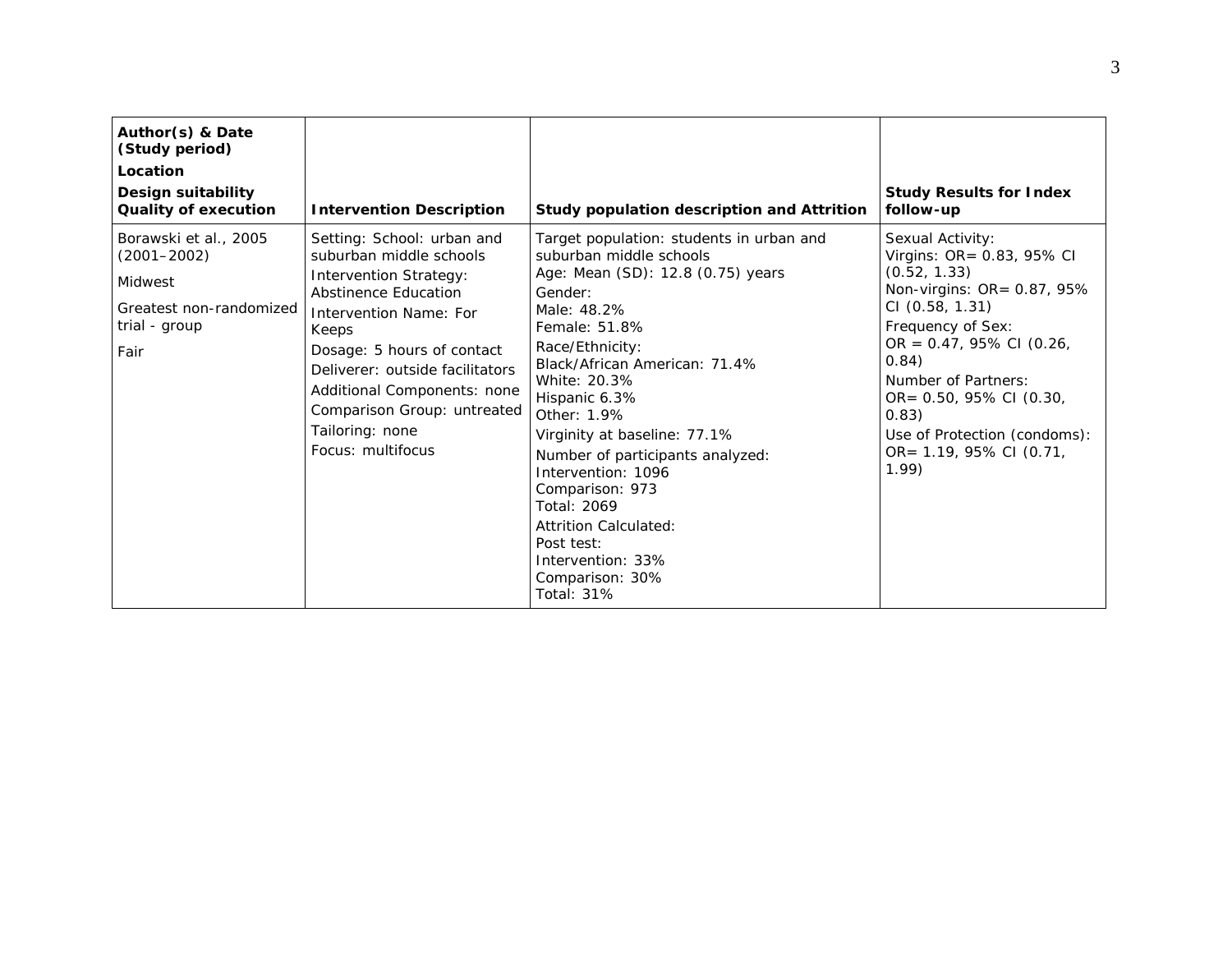| Author(s) & Date<br>(Study period)<br>Location<br>Design suitability<br><b>Quality of execution</b>                                       | <b>Intervention Description</b>                                                                                                                                                                                                                                                                                                                                                                        | Study population description and Attrition                                                                                                                                                                                                                                                                                                                                                                                                                                                                     | <b>Study Results for Index</b><br>follow-up                                                                                                                                                                                                                                              |
|-------------------------------------------------------------------------------------------------------------------------------------------|--------------------------------------------------------------------------------------------------------------------------------------------------------------------------------------------------------------------------------------------------------------------------------------------------------------------------------------------------------------------------------------------------------|----------------------------------------------------------------------------------------------------------------------------------------------------------------------------------------------------------------------------------------------------------------------------------------------------------------------------------------------------------------------------------------------------------------------------------------------------------------------------------------------------------------|------------------------------------------------------------------------------------------------------------------------------------------------------------------------------------------------------------------------------------------------------------------------------------------|
| Christopher et al., 1990<br>(study period not<br>reported)<br>location not reported<br>Greatest: non-<br>randomized trial - group<br>Fair | Setting: School and<br>Community: 5 middle schools<br>and 3 community sites in the<br>same area of the city<br><b>Intervention Strategy:</b><br>Abstinence Education<br>Intervention Name: Success<br><b>Express Program</b><br>Dosage: 6 hours of contact<br>Deliverer: not reported<br>Additional Components: none<br>Comparison Group: minimal<br>treatment<br>Tailoring: none<br>Focus: multifocus | Target population: low-income, primarily<br>minority early adolescents<br>Age: Total Mean: 12.8 years<br>Gender:<br>Male: 39%<br>Female: 61%<br>Race/Ethnicity:<br>American Indian/Alaska Native: 2%<br>Black/African American: 21%<br>White: 8%<br>Hispanic 69%<br>Virginity at baseline:<br>Females: 98.3%<br>Males: 63.6%<br>Number of participants at beginning of study:<br>Intervention: 191<br>Comparison: 129<br><b>Total: 320</b><br>Attrition:<br>Post test:<br>Intervention: 41%<br>Comparison: 30% | Sexual Activity:<br>Intervention:<br>Males: pretest mean = $36.4$<br>posttest mean = $36.4$<br>Females: pretest mean = $1.7$<br>posttest mean = $3.3$<br>Comparison:<br>Males: pretest mean = $16.7$<br>posttest mean = $23.3$<br>Females: pretest mean = $4.2$<br>posttest mean $= 2.1$ |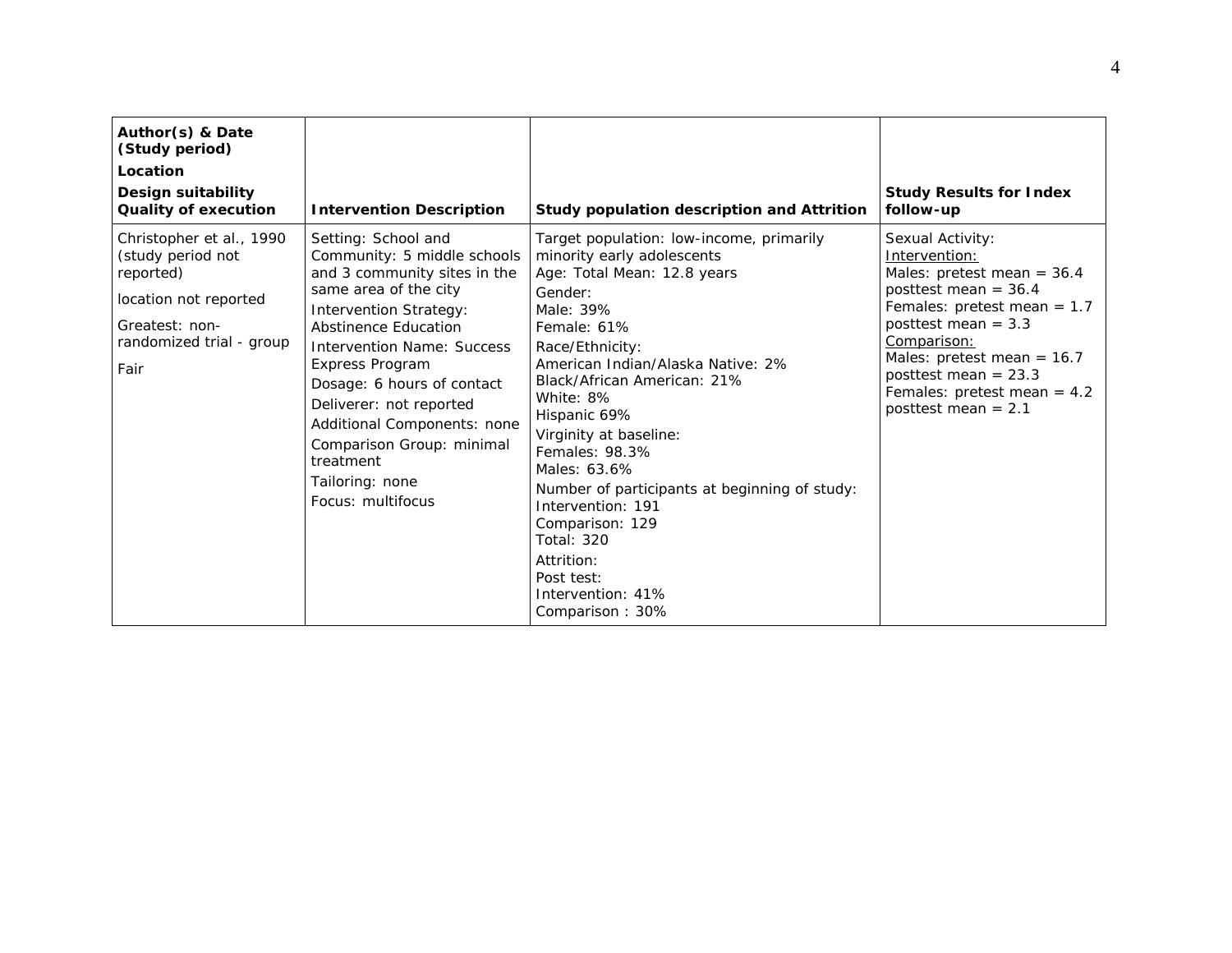| Author(s) & Date<br>(Study period)<br>Location<br>Design suitability<br><b>Quality of execution</b> | <b>Intervention Description</b>                                                                                                                                                                                                                                                                                                                                                                                                                                                | Study population description and Attrition                                                                                                                                                                                                                                                                                                                                                                                                   | <b>Study Results for Index</b><br>follow-up                                                                                                |
|-----------------------------------------------------------------------------------------------------|--------------------------------------------------------------------------------------------------------------------------------------------------------------------------------------------------------------------------------------------------------------------------------------------------------------------------------------------------------------------------------------------------------------------------------------------------------------------------------|----------------------------------------------------------------------------------------------------------------------------------------------------------------------------------------------------------------------------------------------------------------------------------------------------------------------------------------------------------------------------------------------------------------------------------------------|--------------------------------------------------------------------------------------------------------------------------------------------|
| Clark, Miller et al., 2005<br>(August-April)<br>Southeast<br>Greatest: RCT - group<br>Fair          | Setting: School: suburban<br>middle school<br><b>Intervention Strategy:</b><br>Abstinence Education<br><i>Intervention Name: Adult</i><br><b>Identity Mentoring (AIM)</b><br>Dosage: 10 hours of contact<br>Deliverer: trained college<br>students<br>Additional Components: none<br>Comparison Group: minimal<br>treatment<br>Tailoring: tailored for<br>race/ethnicity and attempts<br>were made to ensure<br>deliverers were culturally<br>appropriate<br>Focus: multifocus | Target population: African American 7th<br>graders in a suburban town<br>Age: Mean (SD): 12.5 (0.64) years<br>Gender:<br>Male: 59%<br>Female: 41%<br>Race/Ethnicity:<br>Black/African American: 100%<br>Virginity at baseline: 64%<br>Number of participants at beginning of study:<br>Intervention: 117<br>Comparison: 104<br><b>Total: 221</b><br>Attrition Calculated:<br>Post test:<br><b>Total: 13%</b><br>2nd follow up:<br>Total: 36% | Sexual Activity:<br>OR= 0.61, 95% CI (0.32,<br>1.16)<br>Female: OR= 2.12, 95% CI<br>(0.68, 6.63)<br>Male: OR= 0.29, 95% CI<br>(0.12, 0.66) |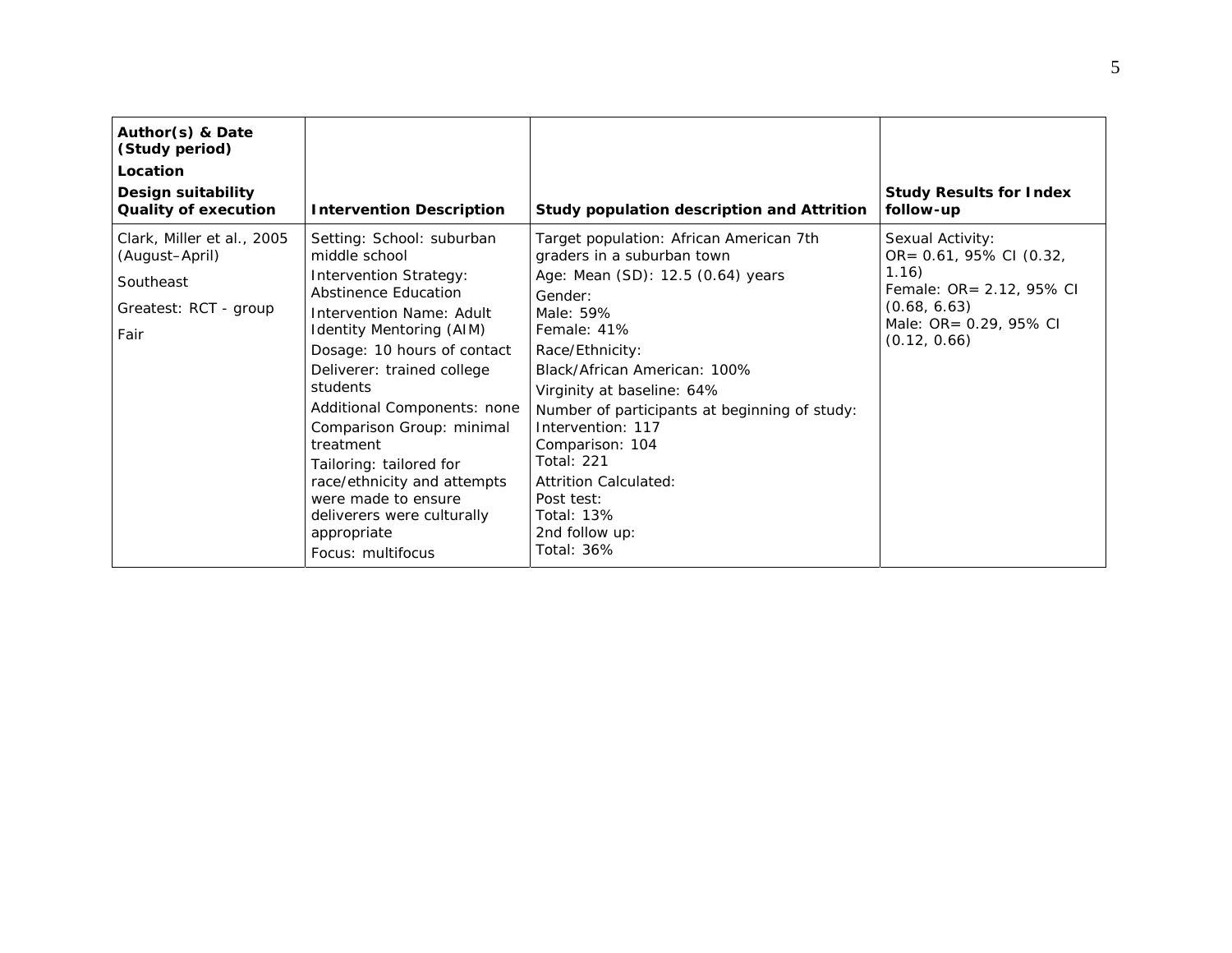| Author(s) & Date<br>(Study period)<br>Location<br><b>Design suitability</b><br><b>Quality of execution</b> | <b>Intervention Description</b>                                                                                                                                                                                                                                                                                                                                                                                                                                                                 | Study population description and Attrition                                                                                                                                                                                                                                                                                                                                                                                                                                                                                                                                                                                                                                                                                     | <b>Study Results for Index</b><br>follow-up                                                                                                                                                                                                                                                                                                                                                                                       |
|------------------------------------------------------------------------------------------------------------|-------------------------------------------------------------------------------------------------------------------------------------------------------------------------------------------------------------------------------------------------------------------------------------------------------------------------------------------------------------------------------------------------------------------------------------------------------------------------------------------------|--------------------------------------------------------------------------------------------------------------------------------------------------------------------------------------------------------------------------------------------------------------------------------------------------------------------------------------------------------------------------------------------------------------------------------------------------------------------------------------------------------------------------------------------------------------------------------------------------------------------------------------------------------------------------------------------------------------------------------|-----------------------------------------------------------------------------------------------------------------------------------------------------------------------------------------------------------------------------------------------------------------------------------------------------------------------------------------------------------------------------------------------------------------------------------|
| Clark, Trenholm, et al.,<br>2007<br>$(2001 - 2005)$<br>Edgefield, SC<br>Greatest RCT - individual<br>Fair  | Setting: Community: schools<br>(after school/lunchtime)<br>Intervention Strategy:<br><b>Abstinence Education</b><br>Intervention Name: Heritage<br>Keepers Life Skills<br>Dosage: 1 contact per week<br>Deliverer: Heritage<br><b>Community Services staff</b><br><b>Additional Components:</b><br>creation of Family Assets and<br>Character Council, education<br>of media personnel to<br>promote abstinence<br>Comparison Group: treated<br>control<br>Tailoring: none<br>Focus: multifocus | Target population: 6-12 graders already<br>receiving mandatory abstinence education in<br>school<br>Grade: middle and high school (6-12 grades)<br>Gender:<br>Middle School:<br>Male: 49%<br>Female: 51%<br>High School:<br>Male: 46%<br>Female: 54%<br>Race/Ethnicity:<br>Middle School:<br>Black/African American: 52%<br>White: 37%<br>Hispanic 5%<br>Other: 7%<br>High School:<br>Black/African American: 63%<br><b>White: 25%</b><br>Hispanic 5%<br>Other: 7%<br>Virginity at baseline (High School only): 62%<br>Number of participants analyzed:<br>Intervention: 320<br>Comparison 1: 284<br><b>Total: 604</b><br>Attrition Calculated:<br>2nd follow up:<br>Intervention: 13%<br>Comparison: 17%<br><b>Total: 15%</b> | Sexual Activity:<br>OR= 1.00, 95% CI (0.67,<br>1.48)<br>Number of Partners:<br>OR= 1.13, 95% CI (0.59,<br>2.19<br><b>Unprotected Sex:</b><br>OR= 1.35, 95% CI (0.48,<br>3.76)<br>Use of Protection (condoms):<br>OR= 0.79, 95% CI (0.47,<br>1.33)<br>Use of Protection (oral<br>contraceptives):<br>OR= 0.76, 95% CI (0.47,<br>1.24)<br>Pregnancy:<br>OR= 1.31, 95% CI (0.66,<br>2.63)<br>STI:<br>OR= 1.00, 95%CI (0.39,<br>2.59) |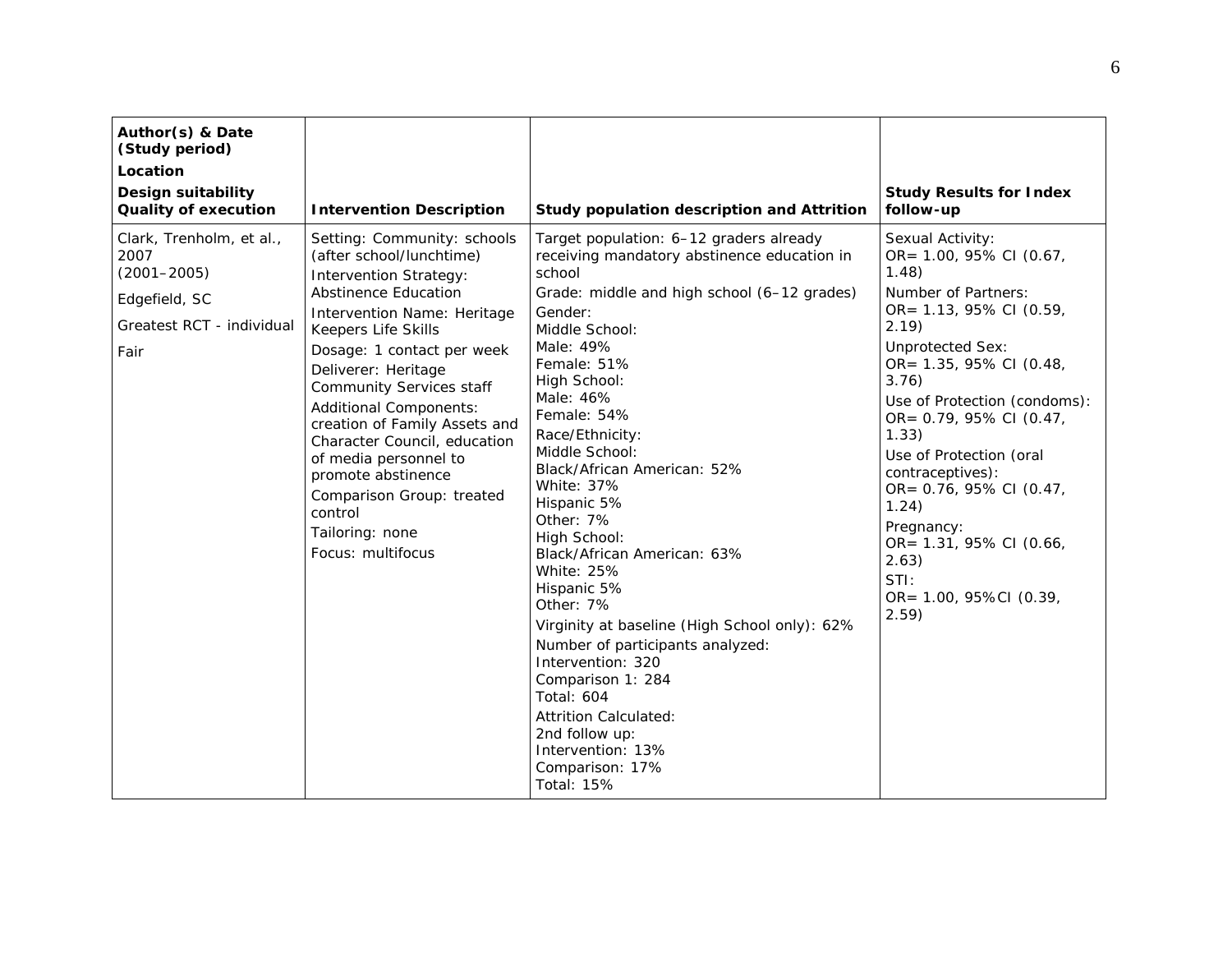| Author(s) & Date<br>(Study period)<br>Location<br>Design suitability<br><b>Quality of execution</b>    | <b>Intervention Description</b>                                                                                                                                                                                                                                                                                                                        | Study population description and Attrition                                                                                                                                                                                                                                                                                                                                                                                                                             | <b>Study Results for Index</b><br>follow-up          |
|--------------------------------------------------------------------------------------------------------|--------------------------------------------------------------------------------------------------------------------------------------------------------------------------------------------------------------------------------------------------------------------------------------------------------------------------------------------------------|------------------------------------------------------------------------------------------------------------------------------------------------------------------------------------------------------------------------------------------------------------------------------------------------------------------------------------------------------------------------------------------------------------------------------------------------------------------------|------------------------------------------------------|
| Jorgensen et al., 1993<br>$(1998 - 1999)$<br>Delaware and Mississippi<br>Greatest: RCT - group<br>Fair | Setting: School: 7th grades in<br>DE and MS<br><b>Intervention Strategy:</b><br>Abstinence Education<br>Intervention Name: Project<br>Taking Charge<br>Dosage: 6 weeks in duration<br>Deliverer: teacher<br>Additional Components: none<br>Comparison Group: untreated<br>Tailoring: tailored for<br>cultural/subcultural identity<br>Focus: pregnancy | Target population: low income 7th grade<br>students in schools with high pregnancy rates<br>Age: Mean: 14.4 years<br>Gender:<br>Male: 46.2%<br>Female: 50%<br>Race/Ethnicity:<br>Black/African American: 36.5%<br>White: 48.1%<br>Hispanic 9.6%<br>Other: 5.8%<br>Virginity at baseline: not reported<br>Number of participants at beginning of study:<br>Intervention: 52<br>Comparison: 39<br>Total: 91<br>Attrition:<br>Post test:<br>Intervention: 0%<br>Total: 0% | Sexual Activity:<br>OR= 0.30, 95% CI (0.12,<br>0.74) |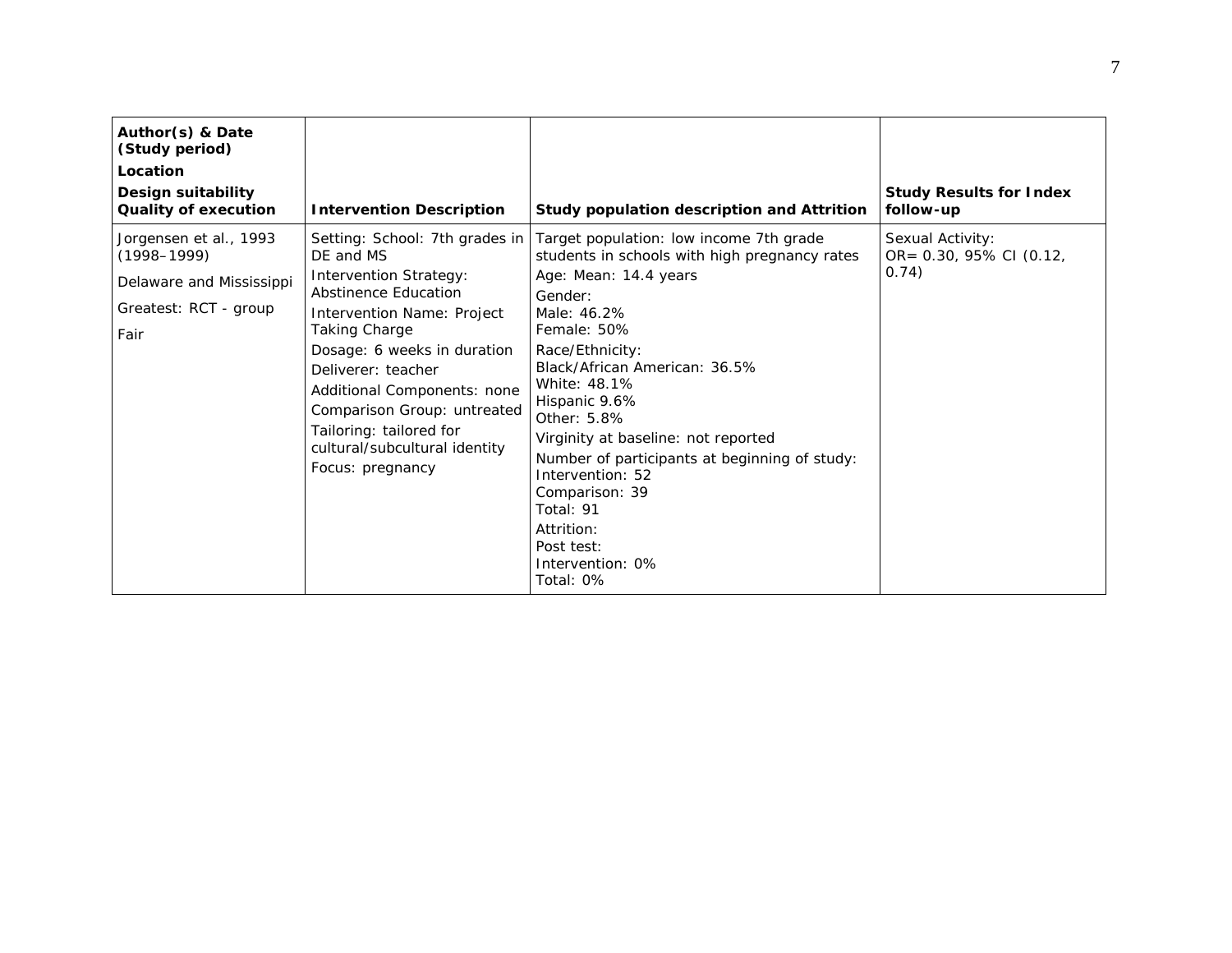| Author(s) & Date<br>(Study period)<br>Location<br><b>Design suitability</b><br><b>Quality of execution</b> | <b>Intervention Description</b>                                                                                                                                                                                                                                                                                                                                                                                                                                                                                                                                                                                                                          | Study population description and Attrition                                                                                                                                                                                                                                                                                                                                                                                                                                                   | <b>Study Results for Index</b><br>follow-up                                                                                                                                                                                                                                                                                                                                                                                                                                                                                                                                                                |
|------------------------------------------------------------------------------------------------------------|----------------------------------------------------------------------------------------------------------------------------------------------------------------------------------------------------------------------------------------------------------------------------------------------------------------------------------------------------------------------------------------------------------------------------------------------------------------------------------------------------------------------------------------------------------------------------------------------------------------------------------------------------------|----------------------------------------------------------------------------------------------------------------------------------------------------------------------------------------------------------------------------------------------------------------------------------------------------------------------------------------------------------------------------------------------------------------------------------------------------------------------------------------------|------------------------------------------------------------------------------------------------------------------------------------------------------------------------------------------------------------------------------------------------------------------------------------------------------------------------------------------------------------------------------------------------------------------------------------------------------------------------------------------------------------------------------------------------------------------------------------------------------------|
| Kirby, Korpi, et al., 1997<br>$(1992 - 1994)$<br>California<br>Greatest: RCT - group<br>Fair               | Setting: School: middle<br>schools from 31 California<br>counties with high teen birth<br>rates, that received a grant<br>from the California Office of<br>Family Planning<br><b>Intervention Strategy:</b><br><b>Abstinence Education</b><br><b>Intervention Name:</b><br>Postponing Sexual<br>Involvement (PSI) - School &<br>Education Now & Babies Later<br>(ENABL)<br>Dosage: 5 hours of contact<br>Deliverer: adult health<br>educators<br>Additional Components:<br>statewide media campaign,<br>school wide activities in<br>support of the ENABL<br>initiative<br>Comparison Group: minimal<br>treatment<br>Tailoring: none<br>Focus: pregnancy | Target population: middle school students in<br>communities with high teenage birthrates<br>Age: Mean: 12.7 years<br>Gender:<br>Male: 41.5%<br>Female: 58.5%<br>Race/Ethnicity:<br>American Indian/Alaska Native: 5.9%<br>Asian: 9.3%<br>Black/African American: 10.8%<br>White: 47.2%<br>Hispanic 25.2%<br>Other: 7.3%<br>Virginity at baseline: 87.8%<br>Number of participants at beginning of study:<br>Intervention: 1933<br>Comparison: 1944<br>Total: 3867<br>Attrition: not Reported | Sexual Activity:<br>OR= 1.14, 95% CI (0.96,<br>1.36)<br>Female: OR= 1.12, 95% CI<br>(0.88, 1.41)<br>Male: OR= 1.20, 95% CI<br>(0.91, 1.56)<br>Frequency of Sex:<br>OR = $1.07$ , 95% CI (0.86,<br>1.34)<br>Number of Partners:<br>OR= 0.91, 95% CI (0.73,<br>1.14)<br>Use of Protection (condoms):<br>OR= 0.96, 95% CI (0.74,<br>1.25)<br>Use of Protection (oral<br>contraceptives):<br>OR= 1.12, 95% CI (0.83,<br>1.50)<br>Pregnancy:<br>OR= 1.37, 95% CI (0.92,<br>2.06)<br>Female: OR= 1.28, 95%CI<br>(0.75, 2.20)<br>Male: OR= 1.40, 95%CI<br>(0.76, 2.59)<br>STI:<br>OR= 0.87, 95%CI (0.52,<br>1.48) |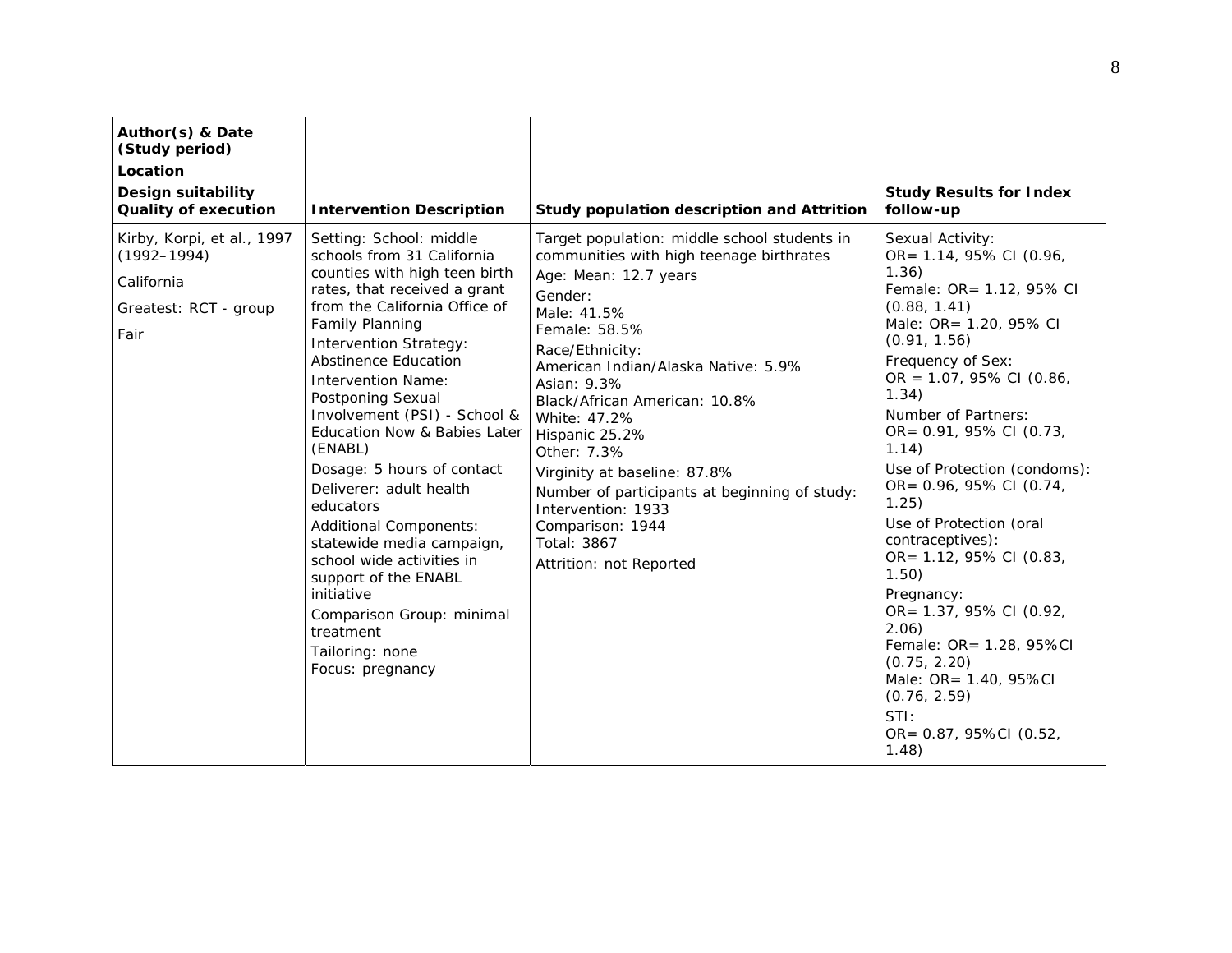| Author(s) & Date<br>(Study period)<br>Location<br>Design suitability<br><b>Quality of execution</b>  | <b>Intervention Description</b>                                                                                                                                                                                                                                                                                                                                                                                                                                                                                                                                                                              | Study population description and Attrition                                                                                                                                                                                                                                                                                                                                                                                      | <b>Study Results for Index</b><br>follow-up                                                                                                                                                                                                                                                                                                                                                                                                                                                                                                                                                                |
|------------------------------------------------------------------------------------------------------|--------------------------------------------------------------------------------------------------------------------------------------------------------------------------------------------------------------------------------------------------------------------------------------------------------------------------------------------------------------------------------------------------------------------------------------------------------------------------------------------------------------------------------------------------------------------------------------------------------------|---------------------------------------------------------------------------------------------------------------------------------------------------------------------------------------------------------------------------------------------------------------------------------------------------------------------------------------------------------------------------------------------------------------------------------|------------------------------------------------------------------------------------------------------------------------------------------------------------------------------------------------------------------------------------------------------------------------------------------------------------------------------------------------------------------------------------------------------------------------------------------------------------------------------------------------------------------------------------------------------------------------------------------------------------|
| Kirby, Korpi, et al., 1997<br>$(1992 - 1994)$<br>California<br>Greatest: RCT -<br>individual<br>Fair | Setting: Community:<br>community-based agencies in<br>31 California Counties with<br>high teen birth rates that<br>received a grant from the<br>California Office of Family<br>Planning<br><b>Intervention Strategy:</b><br><b>Abstinence Education</b><br><b>Intervention Name:</b><br>Postponing Sexual<br>Involvement (PSI) -<br>Community and Education<br>Now and Babies Later<br>(ENABL)<br>Dosage: 5 hours of contact<br>Deliverer: health educator<br>(adult)<br>Additional Components:<br>statewide media campaign<br>Comparison Group: minimal<br>treatment<br>Tailoring: none<br>Focus: pregnancy | Target population: middle school students in<br>communities with high teenage birthrates<br>Age: Mean: 13.5 years<br>Gender:<br>Male: 49%<br>Female: 51%<br>Race/Ethnicity:<br>American Indian/Alaska Native: 2%<br>Asian: 47%<br>Black/African American: 3%<br>White: 10.1%<br>Hispanic 21.2%<br>Other: 3%<br>Virginity at baseline: 92.4%<br>Number of participants analyzed:<br><b>Total: 387</b><br>Attrition: not reported | Sexual Activity:<br>OR= 0.91, 95% CI (0.43,<br>1.94)<br>Female: OR= 0.55, 95% CI<br>(0.16, 1.88)<br>Male: OR= 1.18, 95% CI<br>(0.43, 3.28)<br>Frequency of Sex:<br>OR = $0.97$ , $95\%$ CI (0.36,<br>2.62)<br>Number of Partners:<br>OR= 0.77, 95% CI (0.29,<br>2.05)<br>Use of Protection (condoms):<br>OR= 0.82, 95% CI (0.26,<br>2.54)<br>Use of Protection (oral<br>contraceptives):<br>OR= 0.63, 95% CI (0.18,<br>2.23)<br>Pregnancy: OR= 1.00, 95%<br>CI (0.14, 7.04)<br>Female: OR= 1.22, 95%Cl<br>(0.08, 19.93)<br>Male: OR= 0.84, 95%CI<br>(0.05, 13.53)<br>STI: OR= 0.29, 95% CI<br>(0.03, 2.91) |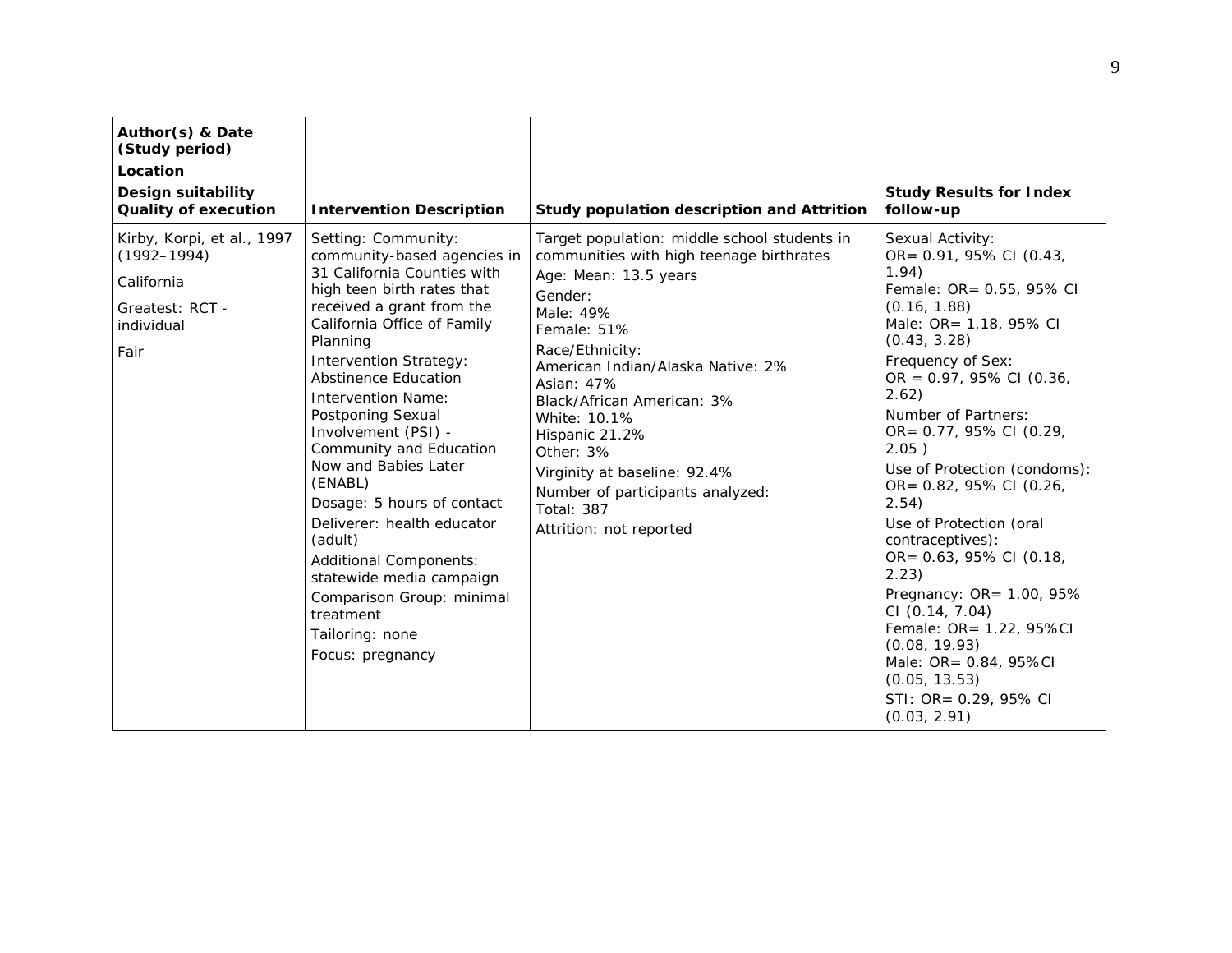| Author(s) & Date<br>(Study period)<br>Location<br>Design suitability<br><b>Quality of execution</b> | <b>Intervention Description</b>                                                                                                                                                                                                                                                                                                                                                                                                                                                                                                                                                                                                                                                                                                   | Study population description and Attrition                                                                                                                                                                                                                                                                                                                                                                                                                                                                                                                                                                                                                                                                                                                                                                                            | <b>Study Results for Index</b><br>follow-up                                                                                                                                                                                                                                                                                                                                                                                                                                                                                                                                                                                                                                                                                                                                                                                                                                                                                                                                               |
|-----------------------------------------------------------------------------------------------------|-----------------------------------------------------------------------------------------------------------------------------------------------------------------------------------------------------------------------------------------------------------------------------------------------------------------------------------------------------------------------------------------------------------------------------------------------------------------------------------------------------------------------------------------------------------------------------------------------------------------------------------------------------------------------------------------------------------------------------------|---------------------------------------------------------------------------------------------------------------------------------------------------------------------------------------------------------------------------------------------------------------------------------------------------------------------------------------------------------------------------------------------------------------------------------------------------------------------------------------------------------------------------------------------------------------------------------------------------------------------------------------------------------------------------------------------------------------------------------------------------------------------------------------------------------------------------------------|-------------------------------------------------------------------------------------------------------------------------------------------------------------------------------------------------------------------------------------------------------------------------------------------------------------------------------------------------------------------------------------------------------------------------------------------------------------------------------------------------------------------------------------------------------------------------------------------------------------------------------------------------------------------------------------------------------------------------------------------------------------------------------------------------------------------------------------------------------------------------------------------------------------------------------------------------------------------------------------------|
| Kirby, Korpi, et al., 1997<br>$(1992 - 1994)$<br>California<br>Greatest: RCT - group<br>Fair        | Setting: School: middle<br>schools from 31 California<br>counties with high teen birth<br>rates, that received a grant<br>from the California Office of<br>Family Planning<br><b>Intervention Strategy:</b><br><b>Abstinence Education</b><br><b>Intervention Name:</b><br>Postponing Sexual<br>Involvement (PSI) -<br>Classroom and Education Now<br>and Babies Later (ENABL)<br>Arm 1 - youth-led PSI<br>classroom<br>Arm 2 - adult-led PSI<br>classroom<br>Dosage: 5 hours of contact<br>Deliverers:<br>Arm 1 - teens (peers) and<br>teachers<br>Arm 2 - health educator and<br>teacher<br>Additional Components:<br>statewide media campaign<br>Comparison Group: minimal<br>treatment<br>Tailoring: none<br>Focus: pregnancy | Target population: middle school students in<br>communities with high teenage birthrates<br>Age: Arm 1: Mean: 12.8 years<br>Arm 2: Mean: 12.9 years<br>Gender:<br>Arm $1:$<br>Male: 44.6%<br>Female: 55.4%<br>Arm $2:$<br>Male: 40.6%<br>Female: 59.4%<br>Race/Ethnicity:<br>Arm $1:$<br>American Indian/Alaska Native: 4%<br>Asian: 8.4%<br>Black/African American: 9.8%<br>White: 21.2%<br>Hispanic 46.4%<br>Other: 8.1%<br>Arm $2:$<br>American Indian/Alaska Native: 4.7%<br>Asian: 9.5%<br>Black/African American: 6.6%<br>White: 28.5%<br>Hispanic 45.5%<br>Other: 7%<br>Virginity at baseline:<br>Arm 1- 90.3%<br>Arm 2- 90.6%<br>Number of participants at beginning of study:<br>Arm 1: 703<br>Arm 2: 1110<br>Comparison 1: 893<br>Comparison 2: 1273<br>Total: 5079<br>Attrition Calculated:<br>2nd follow up:<br>Total: 9% | Sexual Activity:<br>Arm 1: OR= 1.07, 95% CI<br>(0.81, 1.42)<br>Female: OR= 1.34, 95% CI<br>(0.87, 2.06)<br>Male: OR= 0.88, 95% CI<br>(0.6, 1.29)<br>Arm 2: OR= 0.86, 95% CI<br>(0.68, 1.09)<br>Female: OR= 0.96, 95% CI<br>(0.69, 1.34)<br>Male: OR= 0.78, 95% CI<br>(0.56, 1.09)<br>Frequency of Sex:<br>Arm 1: OR = $0.64$ , 95% CI<br>(0.43, 0.94)<br>Arm 2: OR = $0.76$ , 95% CI<br>(0.55, 1.06)<br>Number of Partners:<br>Arm 1: OR= 1.22, 95% CI<br>(0.85, 1.75)<br>Arm 2: OR= 1.07, 95% CI<br>(0.80, 1.44)<br>Use of Protection (condoms):<br>Arm 1: OR= 1.13, 95% CI<br>(0.73, 1.74)<br>Arm 2: OR= 1.50, 95% CI<br>(1.03, 2.19)<br>Use of Protection (oral<br>contraceptives):<br>Arm 1: OR= 1.25, 95% CI<br>(0.75, 2.09)<br>Arm 2: OR= 1.60, 95% CI<br>(1.06, 2.41)<br>Pregnancy:<br>Arm 1: OR= 2.52, 95% CI<br>(1.28, 4.97)<br>Female: OR= 2.27, 95%Cl<br>(0.66, 7.88)<br>Male: OR= 2.60, 95%CI<br>(1.14, 5.89)<br>$\Lambda$ rm $2:$ $\Omega$ D $-$ 1 22 $\Omega$ 5% $\Omega$ I |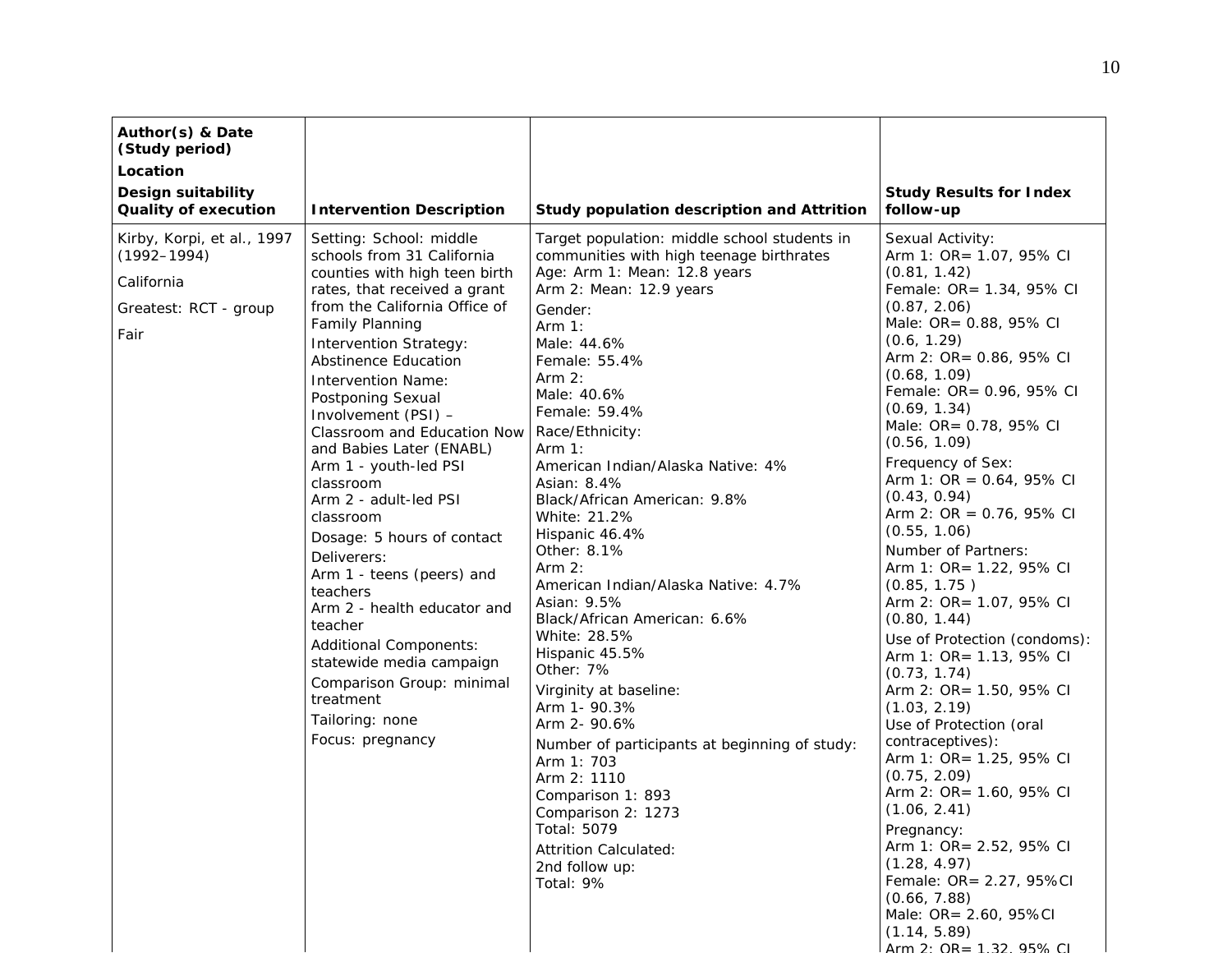| Author(s) & Date<br>(Study period)<br>Location<br><b>Design suitability</b><br><b>Quality of execution</b>     | <b>Intervention Description</b>                                                                                                                                                                                                                                                                                                                                                                                                                                                                                                                                                         | Study population description and Attrition                                                                                                                                                                                                                                                                                                                                                                                                                                                                                                                                                                                                                                                                                                                                                                                                                             | <b>Study Results for Index</b><br>follow-up                                                                                                                                                      |
|----------------------------------------------------------------------------------------------------------------|-----------------------------------------------------------------------------------------------------------------------------------------------------------------------------------------------------------------------------------------------------------------------------------------------------------------------------------------------------------------------------------------------------------------------------------------------------------------------------------------------------------------------------------------------------------------------------------------|------------------------------------------------------------------------------------------------------------------------------------------------------------------------------------------------------------------------------------------------------------------------------------------------------------------------------------------------------------------------------------------------------------------------------------------------------------------------------------------------------------------------------------------------------------------------------------------------------------------------------------------------------------------------------------------------------------------------------------------------------------------------------------------------------------------------------------------------------------------------|--------------------------------------------------------------------------------------------------------------------------------------------------------------------------------------------------|
| St. Pierre et al., 1995<br>$(1998 - 1998)$<br><b>USA</b><br>Greatest: non-<br>randomized trial - group<br>Fair | Setting: Community: Boys &<br>Girls Clubs from across the<br>US.<br><b>Intervention Strategy:</b><br>Abstinence Education<br>Intervention Name: Stay<br><b>SMART</b><br>Intervention Arm 1 - Stay<br>SMART only<br>Intervention Arm 2 - Stay<br>SMART plus boosters<br>Dosage: 13 weeks in<br>duration, 12 total contacts<br>Deliverer: outreach worker<br>Additional Components: none<br>Comparison Group: untreated<br>Tailoring: tailored for<br>cultural/subcultural identity<br>and attempts were made to<br>ensure deliverers were<br>culturally appropriate<br>Focus: multifocus | Target population: adolescents recruited from<br>Boys and Girls Clubs<br>Age:<br>Total: Mean: 13.6 years<br>Gender:<br>Total:<br>Male: 75%<br>Female: 25%<br>Race/Ethnicity:<br>Total:<br>Black/African American: 42%<br>White: 45%<br>Hispanic/Latino: 14%<br>Virginity at baseline:<br>Intervention Arm 1- 43%<br>Intervention Arm 2-64%<br>Number of participants at beginning of study:<br>Intervention Arm 1: 119<br>Intervention Arm 2: 117<br>Comparison: 123<br><b>Total: 359</b><br><b>Attrition Calculated:</b><br>Post test:<br>Intervention Arm 1: 30.3%<br>Intervention Arm 2: 30.8%<br>Comparison: 11.4%<br>Total: 24%<br>2nd follow up:<br>Intervention Arm 1: 49.6%<br>Intervention Arm 2: 49.6%<br>Comparison: 36.6%<br>Total: 45.1%<br>3rd follow up:<br>Intervention Arm 1: 58.8%<br>Intervention Arm 2: 57.3%<br>Comparison: 56.9%<br>Total: 57.7% | Sexual Activity (sexual<br>behavior scale):<br>Arm 1: posttest Mean $(SD) =$<br>0.326(0.71)<br>Arm 2: posttest Mean $(SD) =$<br>0.124(0.79)<br>Comparison posttest Mean<br>$(SD) = -0.566(1.09)$ |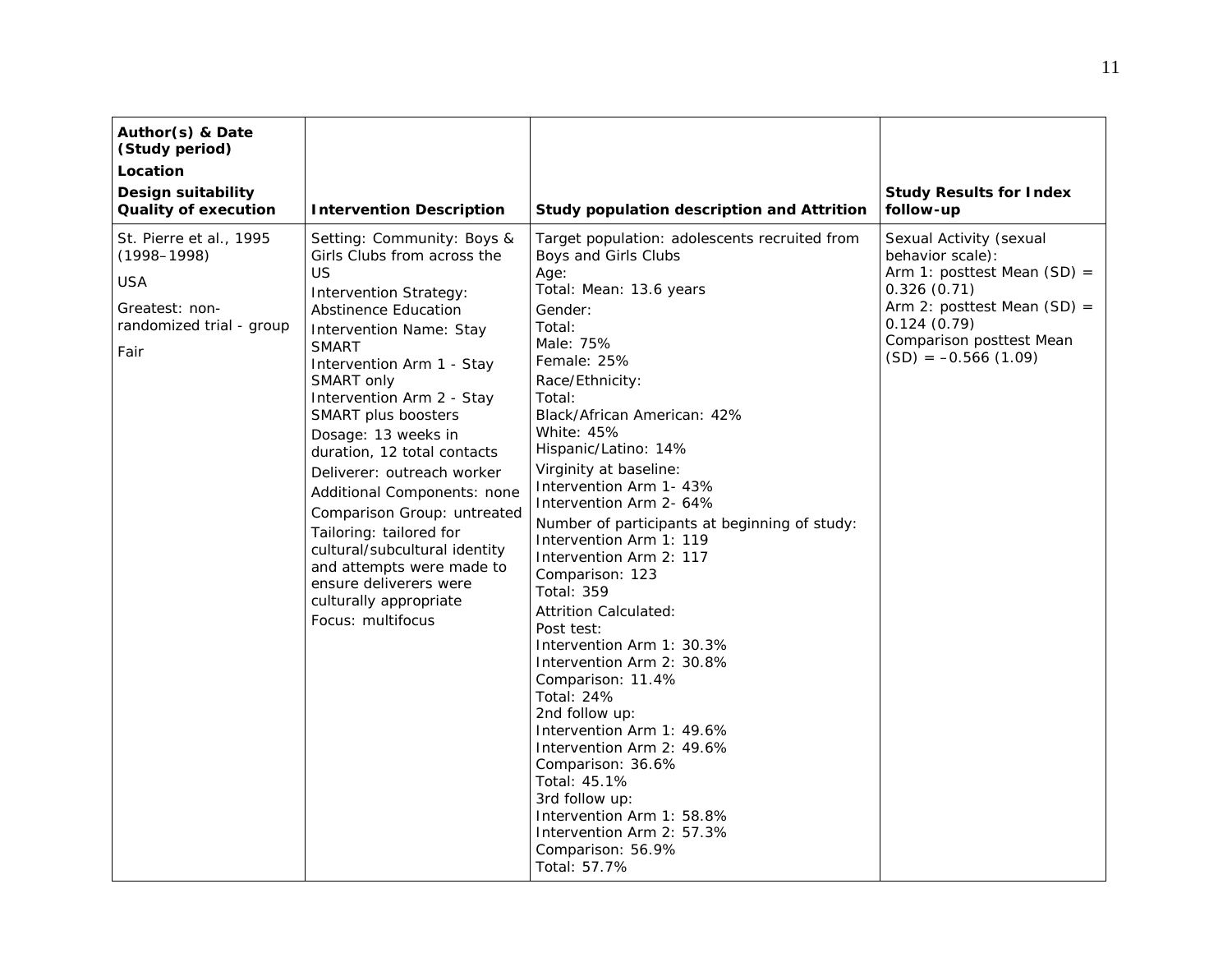| Author(s) & Date<br>(Study period)<br>Location<br>Design suitability<br><b>Quality of execution</b> | <b>Intervention Description</b>                                                                                                                                                                                                                                                                                                                                                                                                                                                                     | Study population description and Attrition                                                                                                                                                                                                                                                                                                                                                                                                                                                                       | <b>Study Results for Index</b><br>follow-up                                                                                                                                                                                                                                                                                                                                                                                         |
|-----------------------------------------------------------------------------------------------------|-----------------------------------------------------------------------------------------------------------------------------------------------------------------------------------------------------------------------------------------------------------------------------------------------------------------------------------------------------------------------------------------------------------------------------------------------------------------------------------------------------|------------------------------------------------------------------------------------------------------------------------------------------------------------------------------------------------------------------------------------------------------------------------------------------------------------------------------------------------------------------------------------------------------------------------------------------------------------------------------------------------------------------|-------------------------------------------------------------------------------------------------------------------------------------------------------------------------------------------------------------------------------------------------------------------------------------------------------------------------------------------------------------------------------------------------------------------------------------|
| Trenholm et al., 2007<br>$(1999 - 2006)$<br>Milwaukee, WI<br>Greatest: RCT -<br>individual<br>Fair  | Setting: Community: selected<br>summer and after school<br>programs at elementary and<br>middle schools in Milwaukee,<br>Wisconsin<br><b>Intervention Strategy:</b><br><b>Abstinence Education</b><br><b>Intervention Name: Families</b><br>United to Prevent Teen<br>Pregnancy (A Life Options<br>Model Curriculum for Youth)<br>Dosage: 208 weeks in<br>duration<br>Deliverer: not reported<br>Additional Components: none<br>Comparison Group: untreated<br>Tailoring: none<br>Focus: multifocus | Target population: students from a low income<br>African American single family area<br>Age:<br>Range: $>13-19+$ years<br>Gender:<br>Male: 38%<br>Female: 62%<br>Race/Ethnicity:<br>Black/African American: 80%<br>White: 2%<br>Hispanic 6%<br>Other: 11%<br>Virginity at baseline: not reported<br>Number of participants at beginning of study:<br>Intervention: 287<br>Comparison: 152<br><b>Total: 439</b><br>Attrition rate:<br>3rd follow up:<br>Intervention: 16%<br>Comparison: 21%<br><b>Total: 18%</b> | Sexual Activity:<br>OR= 1.09, 95% CI (0.71,<br>1.68<br>Number of Partners:<br>OR= 1.00, 95% CI (0.50<br>, 1.99)<br><b>Unprotected Sex:</b><br>OR= 1.09, 95% CI (0.60,<br>1.98<br>Use of Protection (condoms):<br>OR= 1.13, 95% CI (0.68,<br>1.87)<br>Use of Protection (oral<br>contraceptives):<br>OR= 1.12, 95% CI (0.69,<br>1.80<br>Pregnancy:<br>OR= 1.14, 95% CI (0.79,<br>1.65)<br>$STl$ :<br>OR= 1.17, 95%CI (0.81,<br>1.69) |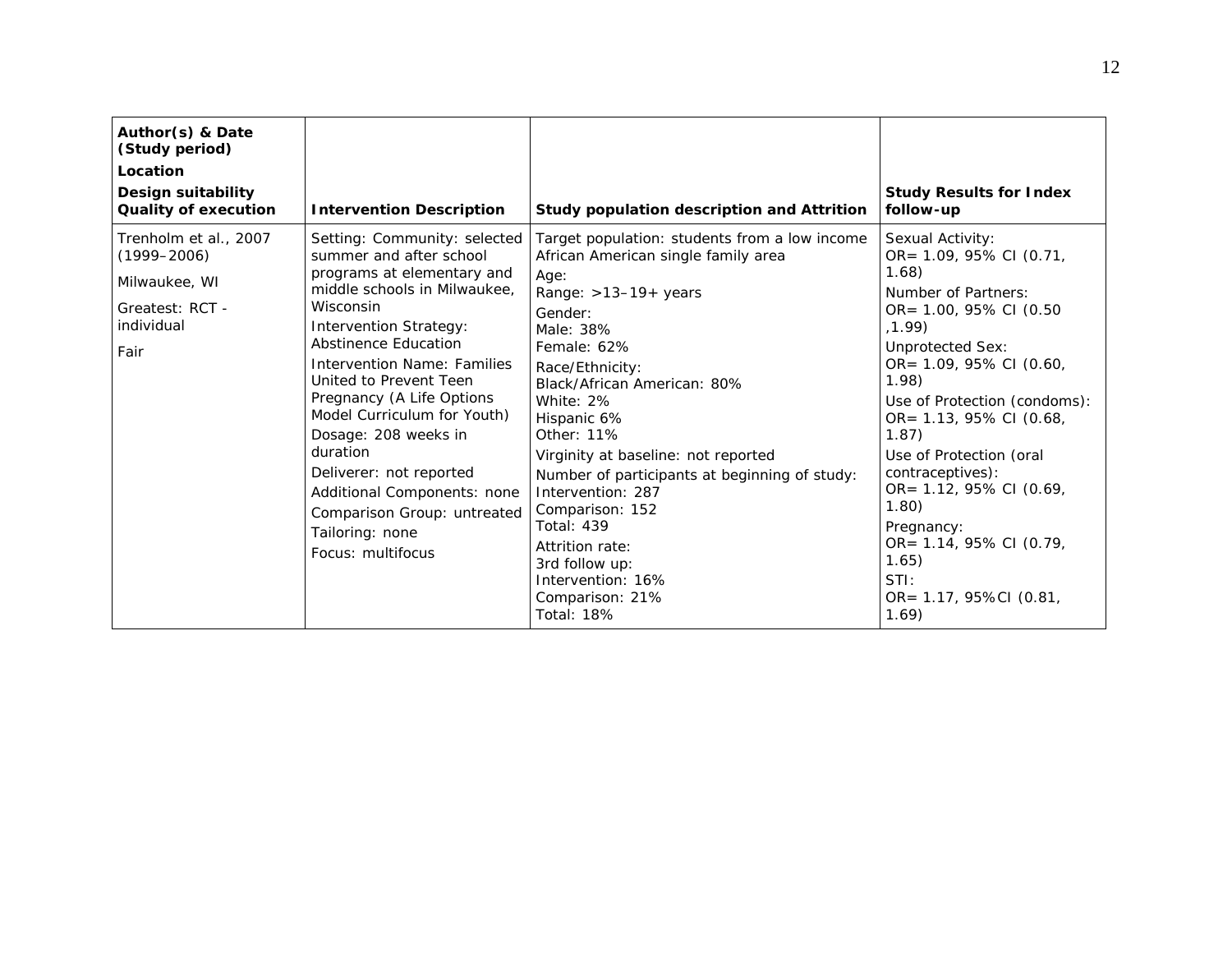| Author(s) & Date<br>(Study period)<br>Location<br>Design suitability<br><b>Quality of execution</b>                                           | <b>Intervention Description</b>                                                                                                                                                                                                                                                                                                                                                                                                                         | Study population description and Attrition                                                                                                                                                                                                                                                                                                                                                                                                                                                                   | <b>Study Results for Index</b><br>follow-up                                                                                                                                                                                                                                                                                                                                                                                               |
|-----------------------------------------------------------------------------------------------------------------------------------------------|---------------------------------------------------------------------------------------------------------------------------------------------------------------------------------------------------------------------------------------------------------------------------------------------------------------------------------------------------------------------------------------------------------------------------------------------------------|--------------------------------------------------------------------------------------------------------------------------------------------------------------------------------------------------------------------------------------------------------------------------------------------------------------------------------------------------------------------------------------------------------------------------------------------------------------------------------------------------------------|-------------------------------------------------------------------------------------------------------------------------------------------------------------------------------------------------------------------------------------------------------------------------------------------------------------------------------------------------------------------------------------------------------------------------------------------|
| Trenholm et al., 2007<br>$(1999 - 2006)$<br>Rural counties<br>surrounding Clarksdale,<br>Mississippi<br>Greatest: RCT -<br>individual<br>Fair | Setting: School: selected<br>elementary schools in the<br>rural counties surrounding<br>Clarksdale, Mississippi<br><b>Intervention Strategy:</b><br>Abstinence Education<br><i>Intervention Name: Teens in</i><br>Control: PSI & Sex Can Wait<br>Dosage: 91 weeks in<br>duration, 1 contact per week<br>Deliverer: not reported<br>Additional Components: none<br>Comparison Group: minimal<br>treatment<br>Tailoring: none<br><i>Focus:</i> multifocus | Target population: full range of students from<br>low income, rural, predominantly African<br>American community<br>Age: Range: $>13-19+$ years<br>Gender:<br>Male: 47%<br>Female: 53%<br>Race/Ethnicity:<br>Black/African American: 87%<br>Hispanic 6%<br>Other: 6%<br>Virginity at baseline: not reported<br>Number of participants at beginning of study:<br>Intervention: 433<br>Comparison: 376<br><b>Total: 809</b><br>Attrition Calculated:<br>3rd follow up:<br>Intervention: 17%<br>Comparison: 15% | Sexual Activity:<br>OR= 1.09, 95% CI (0.80,<br>1.50)<br>Number of Partners:<br>OR= 1.19, 95% CI (0.74<br>(1.93)<br><b>Unprotected Sex:</b><br>OR= 1.18, 95% CI (0.77,<br>1.81)<br>Use of Protection (condoms):<br>OR= 1.07, 95% CI (0.74,<br>1.54)<br>Use of Protection (oral<br>contraceptives):<br>OR= 1.06, 95% CI (0.74,<br>1.53)<br>Pregnancy:<br>OR= 1.13, 95% CI (0.86,<br>1.47)<br>$STl$ :<br>$OR = 0.90, 95\%CI (0.69)$<br>1.18) |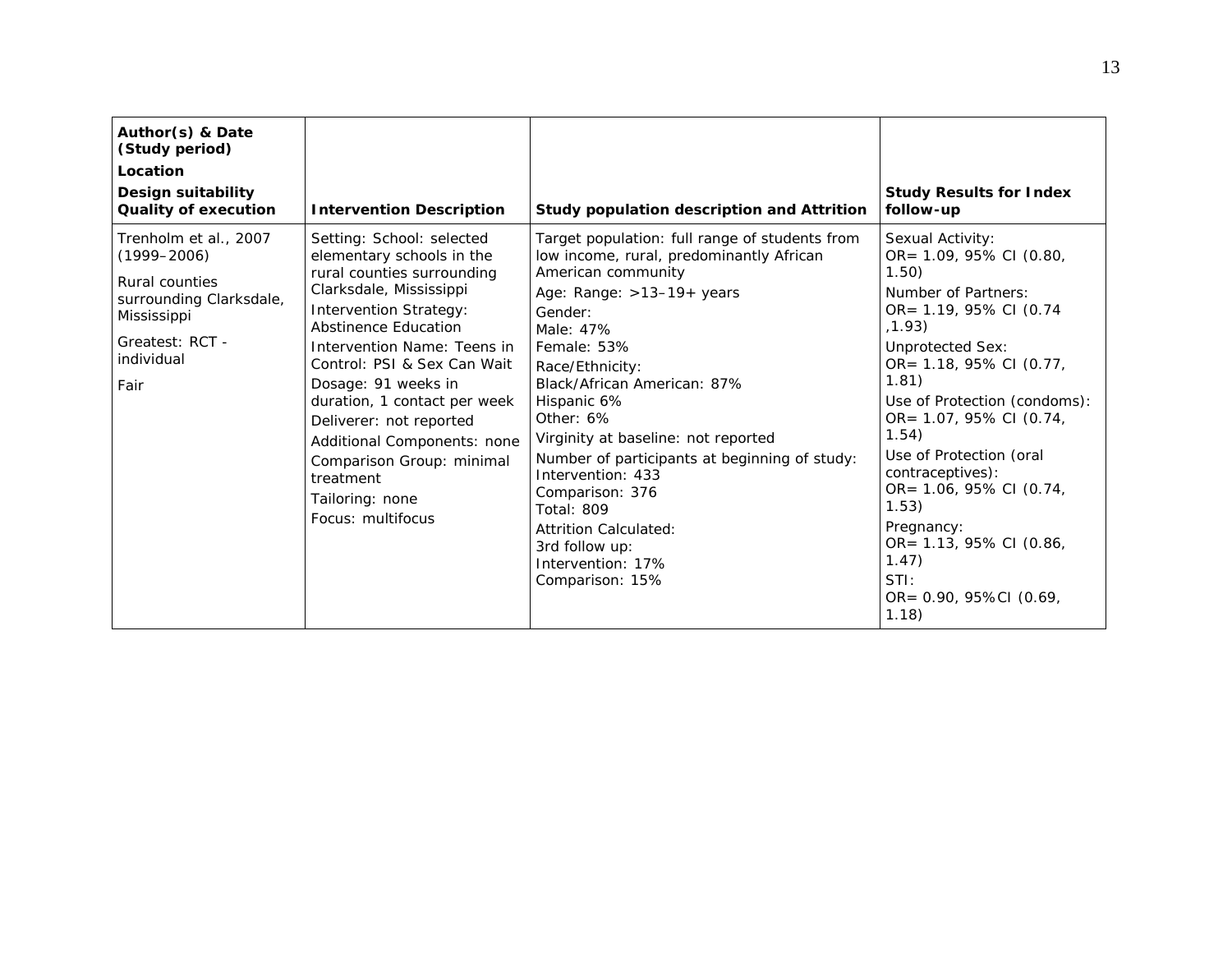| Author(s) & Date<br>(Study period)<br>Location<br>Design suitability<br><b>Quality of execution</b>     | <b>Intervention Description</b>                                                                                                                                                                                                                                                                                                                                                                                                                | Study population description and Attrition                                                                                                                                                                                                                                                                                                                                                                                                                                                                                        | <b>Study Results for Index</b><br>follow-up                                                                                                                                                                                                                                                                                                                                                                                           |
|---------------------------------------------------------------------------------------------------------|------------------------------------------------------------------------------------------------------------------------------------------------------------------------------------------------------------------------------------------------------------------------------------------------------------------------------------------------------------------------------------------------------------------------------------------------|-----------------------------------------------------------------------------------------------------------------------------------------------------------------------------------------------------------------------------------------------------------------------------------------------------------------------------------------------------------------------------------------------------------------------------------------------------------------------------------------------------------------------------------|---------------------------------------------------------------------------------------------------------------------------------------------------------------------------------------------------------------------------------------------------------------------------------------------------------------------------------------------------------------------------------------------------------------------------------------|
| Trenholm et al., 2007<br>$(1999 - 2006)$<br>Powhatan, Virginia<br>Greatest: RCT -<br>individual<br>Good | Setting: School: Powhatan,<br>Virginia County Schools<br><b>Intervention Strategy:</b><br>Abstinence Education<br>Intervention Name: My<br>Choice My Future!<br>(Reasonable Reasons to Wait,<br>Art of Living Well, Wait<br>Training)<br>Dosage: 143 weeks in<br>duration, 52 total contacts<br>Deliverer: not reported<br>Additional Components:<br>community outreach<br>Comparison Group: untreated<br>Tailoring: none<br>Focus: multifocus | Target population: students from middle<br>income to working class White, non-Hispanic<br>community in semirural area<br>Age: Range: 16-19+ years<br>Gender:<br>Male: 46%<br>Female: 54%<br>Race/Ethnicity:<br>Black/African American: 10%<br>White: 80%<br>Hispanic 3%<br>Other: 6%<br>Virginity at baseline: 85%<br>Number of participants at beginning of study:<br>Intervention: 332<br>Comparison: 185<br><b>Total: 517</b><br>Attrition Calculated:<br>3rd follow up:<br>Intervention: 18%<br>Comparison: 20%<br>Total: 19% | Sexual Activity:<br>OR= 0.96, 95% CI (0.65,<br>1.42)<br>Number of Partners:<br>OR= 0.80, 95% CI (0.47<br>, 1.39)<br><b>Unprotected Sex:</b><br>OR= 1.00, 95% CI (0.66,<br>1.52)<br>Use of Protection (condoms):<br>OR= 1.00, 95% CI (0.64,<br>1.56)<br>Use of Protection (oral<br>contraceptives):<br>OR= 1.00, 95% CI (0.67,<br>1.48<br>Pregnancy:<br>OR= 1.00, 95% CI (0.71,<br>1.42)<br>$STl$ :<br>OR= 1.00, 95%CI (0.70,<br>1.42) |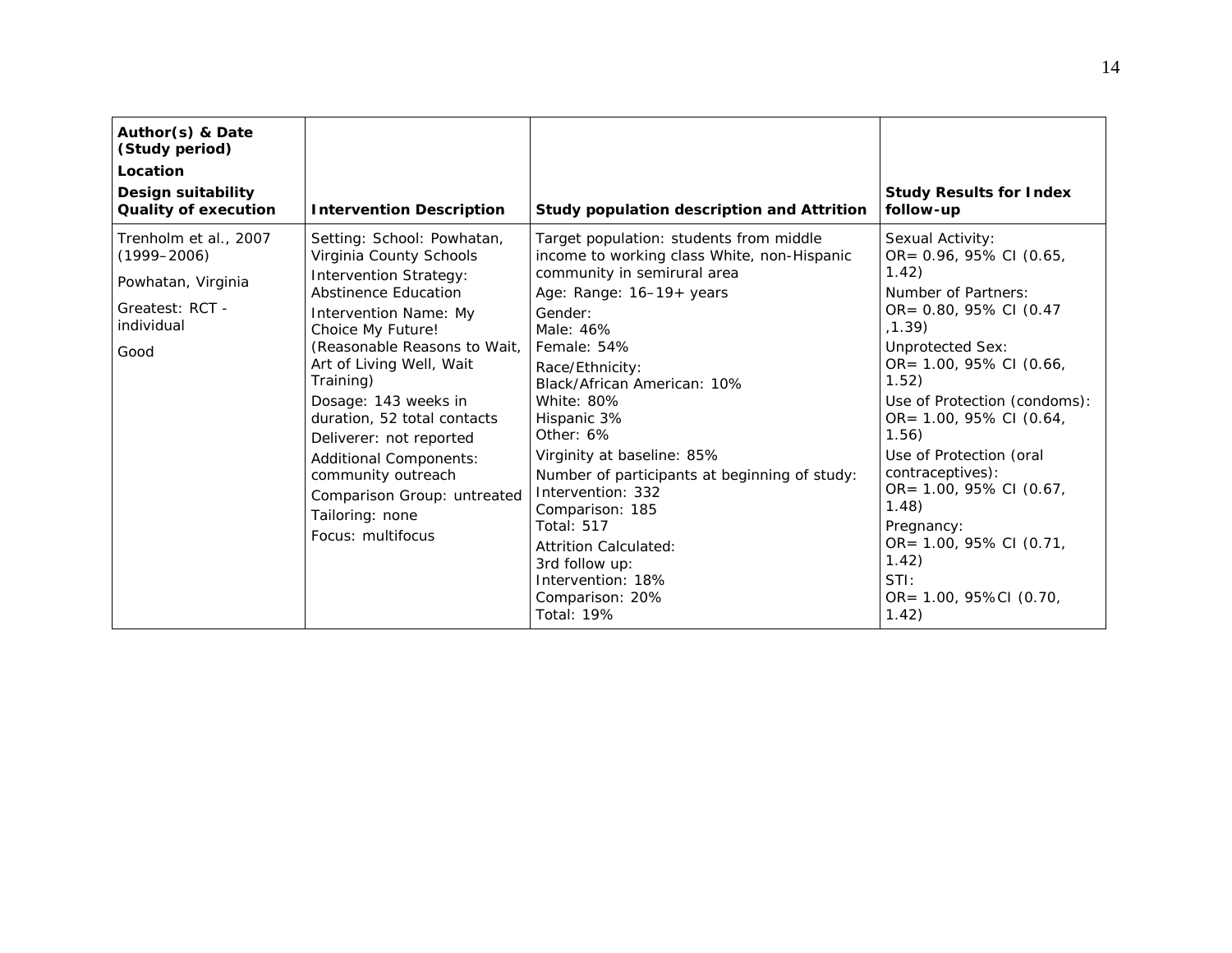| Author(s) & Date<br>(Study period)<br>Location<br>Design suitability<br><b>Quality of execution</b> | <b>Intervention Description</b>                                                                                                                                                                                                                                                                                                                                                                                                                                                                                | Study population description and Attrition                                                                                                                                                                                                                                                                                                                                                                                                                              | <b>Study Results for Index</b><br>follow-up                                                                                                                                                                                                                                                                                                                                                                                      |
|-----------------------------------------------------------------------------------------------------|----------------------------------------------------------------------------------------------------------------------------------------------------------------------------------------------------------------------------------------------------------------------------------------------------------------------------------------------------------------------------------------------------------------------------------------------------------------------------------------------------------------|-------------------------------------------------------------------------------------------------------------------------------------------------------------------------------------------------------------------------------------------------------------------------------------------------------------------------------------------------------------------------------------------------------------------------------------------------------------------------|----------------------------------------------------------------------------------------------------------------------------------------------------------------------------------------------------------------------------------------------------------------------------------------------------------------------------------------------------------------------------------------------------------------------------------|
| Trenholm et al., year<br>$(1999 - 2006)$<br>Miami, FL<br>Greatest RCT - individual<br>Fair          | Setting: School: selected<br>middle schools in Miami.<br>Florida<br><b>Intervention Strategy:</b><br>Abstinence Education<br>Intervention Name:<br>Recapturing the Vision<br>(Vessels of Honor)<br>Dosage: 39 weeks in<br>duration, 5 contacts per week<br>Deliverer: teacher<br>Additional Components:<br>community events,<br>community service, home<br>visits and referrals by social<br>worker<br>Comparison Group:<br>comparable treatment<br>Tailoring: tailored for gender<br><i>Focus:</i> multifocus | Target population: high risk girls from a poor,<br>urban community<br>Age: Range: 16-19+ years<br>Gender: Female: 100%<br>Race/Ethnicity:<br>Black/African American: 67%<br>White: 3%<br>Hispanic 18%<br>Other: 12%<br>Virginity at baseline: 89%<br>Number of participants at beginning of study:<br>Intervention: 306<br>Comparison: 239<br><b>Total: 545</b><br><b>Attrition Calculated:</b><br>3rd follow up:<br>Intervention: 19%<br>Comparison: 21%<br>Total: 20% | Sexual Activity:<br>OR= 0.82, 95% CI (0.57,<br>1.18)<br>Number of Partners:<br>OR= $0.97, 95\%$ CI (0.56<br>, 1.68)<br><b>Unprotected Sex:</b><br>OR= 1.00, 95% CI (0.67,<br>1.50)<br>Use of Protection (condoms):<br>OR= 0.81, 95% CI (0.54,<br>1.23)<br>Use of Protection (oral<br>contraceptives):<br>OR= 0.91, 95% CI (0.62,<br>1.34)<br>Pregnancy: OR= 0.96, 95%<br>CI (0.69, 1.34)<br>STI: OR= 1.17, 95%CI (0.85,<br>1.63) |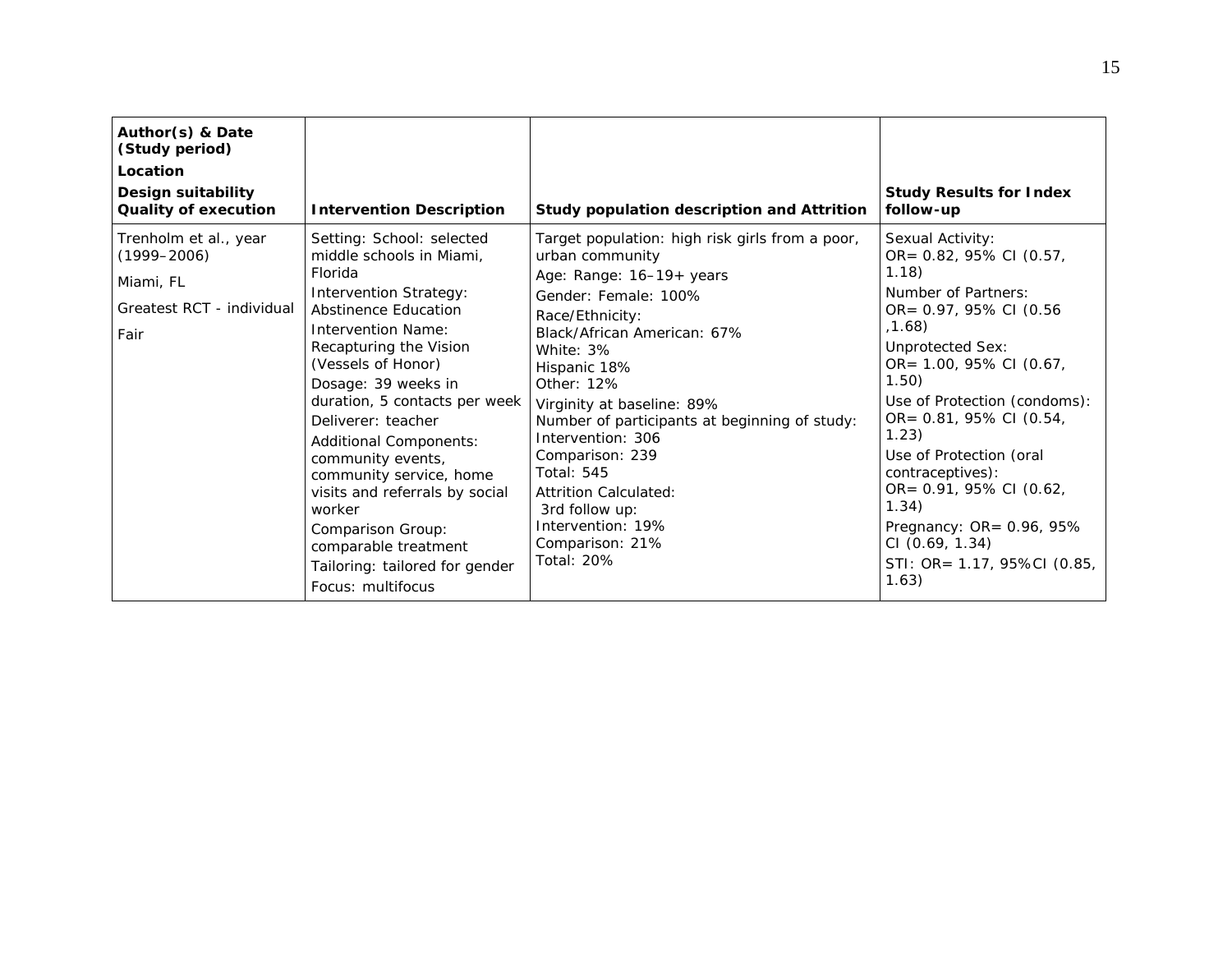| Author(s) & Date<br>(Study period)<br>Location<br>Design suitability<br><b>Quality of execution</b>                                        | <b>Intervention Description</b>                                                                                                                                                                                                                                                                                                                                                                | Study population description and Attrition                                                                                                                                                                                                                                                                                                                                                                                              | <b>Study Results for Index</b><br>follow-up          |
|--------------------------------------------------------------------------------------------------------------------------------------------|------------------------------------------------------------------------------------------------------------------------------------------------------------------------------------------------------------------------------------------------------------------------------------------------------------------------------------------------------------------------------------------------|-----------------------------------------------------------------------------------------------------------------------------------------------------------------------------------------------------------------------------------------------------------------------------------------------------------------------------------------------------------------------------------------------------------------------------------------|------------------------------------------------------|
| Weed, Ericksen et al.,<br>unpublished<br>$(1999 - 2001)$<br>Northern Virginia county<br>Greatest: non-<br>randomized trial - group<br>Fair | Setting: School: middle<br>schools in Northern Virginia<br><b>Intervention Strategy:</b><br>Abstinence Education<br>Intervention Name: Reasons<br>of the Heart (ROH)<br>Dosage: 20 total contacts<br>Deliverer: public school<br>certified health education<br>teacher<br>Additional Components: none<br>Comparison Group: minimal<br>treatment<br>Tailoring: none<br><i>Focus:</i> multifocus | Target population: middle school students<br>Grade: 7th grade<br>Gender: Male: 47.3% Female: 52.7%<br>Race/Ethnicity:<br>Black/African American: 9%<br>White: 73.9%<br>Other: 17.1%<br>Virginity at baseline: 100%<br>Number of participants at beginning of study:<br>Intervention: 421<br>Comparison: 241<br><b>Total: 662</b><br>Attrition Calculated:<br>2nd follow up:<br>Intervention: 15.2%<br>Comparison: 19.9%<br>Total: 16.9% | Sexual Activity:<br>OR= 0.52, 95% CI (0.30,<br>0.88) |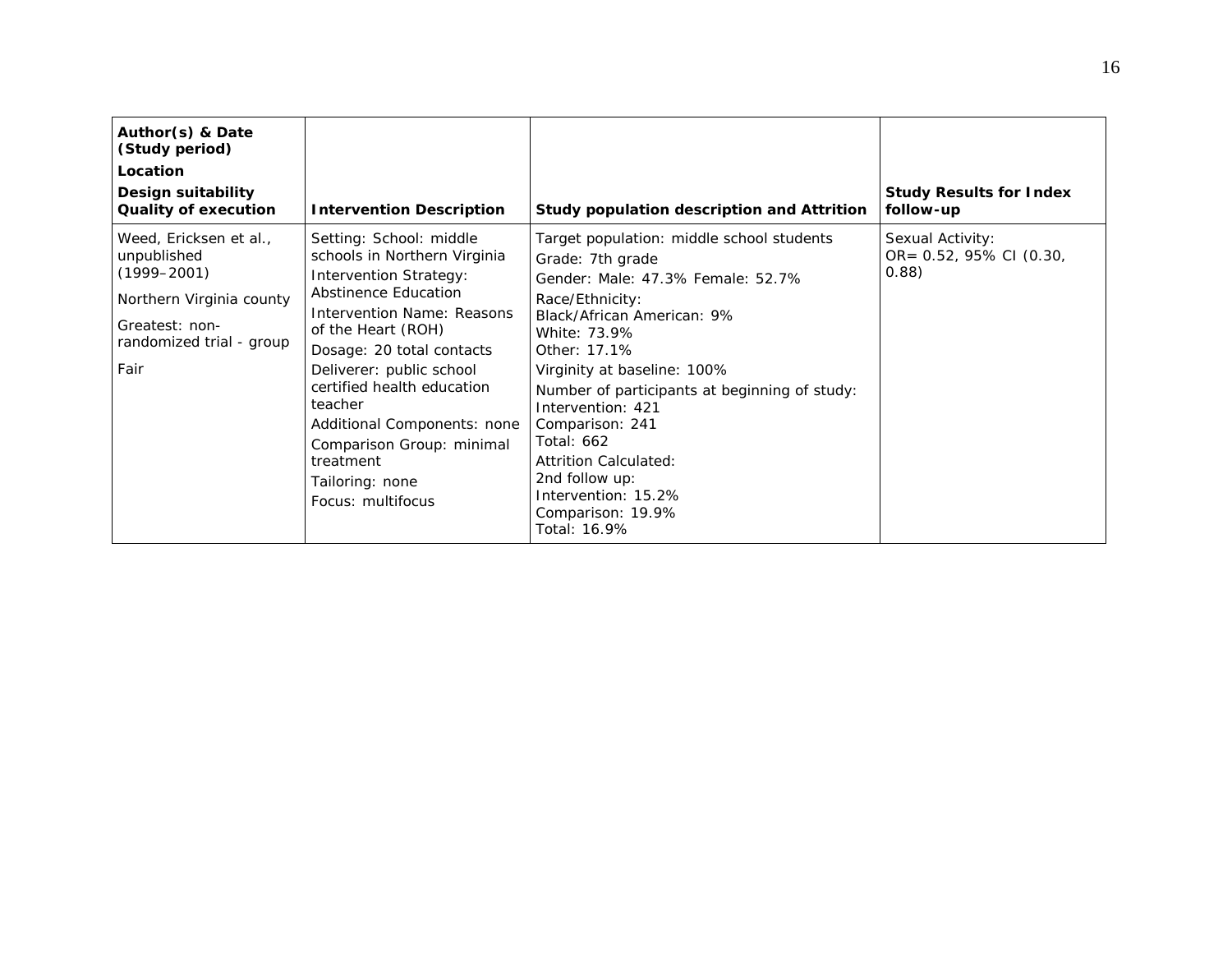| Author(s) & Date<br>(Study period)<br>Location<br>Design suitability<br><b>Quality of execution</b>       | <b>Intervention Description</b>                                                                                                                                                                                                                                                                                                                                                                                                                | Study population description and Attrition                                                                                                                                                                                                                                                                                                                                                         | <b>Study Results for Index</b><br>follow-up          |
|-----------------------------------------------------------------------------------------------------------|------------------------------------------------------------------------------------------------------------------------------------------------------------------------------------------------------------------------------------------------------------------------------------------------------------------------------------------------------------------------------------------------------------------------------------------------|----------------------------------------------------------------------------------------------------------------------------------------------------------------------------------------------------------------------------------------------------------------------------------------------------------------------------------------------------------------------------------------------------|------------------------------------------------------|
| Weed, Olsen et al., 1992<br>$(1988 - 1990)$<br>Utah<br>Greatest: non-<br>randomized trial - group<br>Fair | Setting: School: middle and<br>high schools in 3 school<br>districts in Utah<br><b>Intervention Strategy:</b><br><b>Abstinence Education</b><br><b>Intervention Names: Teen</b><br>Aid, Sex Respect and Values<br>and Choices<br>Dosage: not reported<br>Deliverer: teacher<br>Additional Components: none<br>Comparison Group: minimal<br>treatment<br>Tailoring: none<br>Focus: multifocus                                                   | Target population: middle and high school<br>students<br>Age: Mean: 15.51 years<br>Gender:<br>Male: 50.1%<br>Female: 49.9%<br>Race/Ethnicity:<br>White: 90.6%<br>Hispanic 2.7%<br>Other: 6.8%<br>Virginity at baseline: 82.7%<br>Number of participants analyzed:<br>Total: 7000<br>Attrition calculated:<br>2nd follow up:<br><b>Total: 15%</b>                                                   | Sexual Activity:<br>OR= 0.94, 95% CI (0.71,<br>1.24) |
| Weed, 2005<br>$(2004 - 2005)$<br>Augusta, GA<br>Greatest: non-<br>randomized trial - group<br>Fair        | Setting: School: middle and<br>high schools<br><b>Intervention Strategy:</b><br><b>Abstinence Education</b><br>Intervention Name: Heritage<br><b>Community Services</b><br>(Heritage Keepers Abstinence<br>Education - 2 <sup>nd</sup> year<br>evaluation)<br>Dosage: 8 hours of contact<br>Deliverer: teacher<br>Additional Components: none<br>Comparison Group: minimal<br>treatment<br>Tailoring: tailored for gender<br>Focus: multifocus | Target population: predominantly African<br>American middle and high school students<br>Grade: 6-12th grades<br>Gender: Male: 47% Female: 53%<br>Race/Ethnicity:<br>Black/African American: 88%<br>White: 3%<br>Hispanic 1%<br>Other: 6%<br>Virginity at baseline: 72%<br>Number of participants analyzed:<br>Intervention: 211<br>Comparison: 153<br><b>Total: 364</b><br>Attrition: not reported | Sexual Activity:<br>OR= 0.67, 95% CI (0.43,<br>1.05) |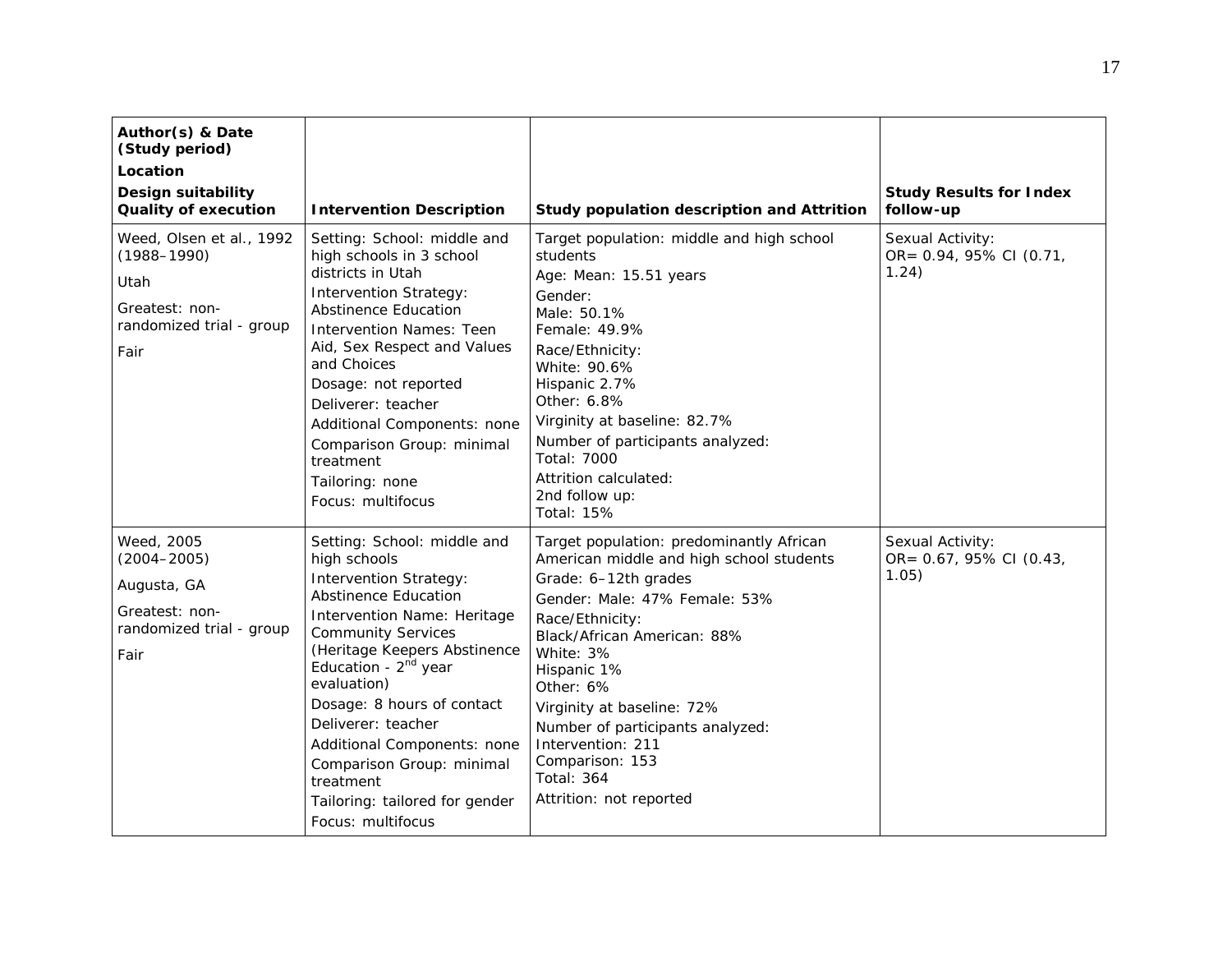| Author(s) & Date<br>(Study period)<br>Location<br>Design suitability<br><b>Quality of execution</b>                                      | <b>Intervention Description</b>                                                                                                                                                                                                                                                                                                                        | Study population description and Attrition                                                                                                                                                                                                                                                                                                                                                                                                  | <b>Study Results for Index</b><br>follow-up                                                                                                |
|------------------------------------------------------------------------------------------------------------------------------------------|--------------------------------------------------------------------------------------------------------------------------------------------------------------------------------------------------------------------------------------------------------------------------------------------------------------------------------------------------------|---------------------------------------------------------------------------------------------------------------------------------------------------------------------------------------------------------------------------------------------------------------------------------------------------------------------------------------------------------------------------------------------------------------------------------------------|--------------------------------------------------------------------------------------------------------------------------------------------|
| Weed, Ericksen et al.,<br>2005<br>(study period not<br>reported)<br>South Carolina<br>Greatest: non-<br>randomized trial - group<br>Good | Setting: Schools selected for<br>high fidelity to plan<br><b>Intervention Strategy:</b><br><b>Abstinence Education</b><br><i>Intervention Name:</i> Heritage<br>Keepers<br>Dosage: 10 hours of contact<br>Deliverer: teacher<br>Additional Components:<br>media campaign<br>Comparison Group: untreated<br>Tailoring: none<br><i>Focus:</i> multifocus | Target population: middle school students<br>Grade: 7-9th grades<br>Gender:<br>Male: 37.8%<br>Female: 62.2%<br>Race/Ethnicity:<br>Black/African American: 45.6%<br>White: 54.4%<br>Virginity at baseline: not reported<br>Number of participants at beginning of study:<br>Intervention: 2529<br>Comparison: 417<br>Total: 2946<br>Attrition Calculated:<br>2nd follow up:<br>Intervention: 49.3%<br>Comparison: 39.1%<br><b>Total: 48%</b> | Sexual Activity:<br>OR= 0.47, 95% CI (0.34,<br>0.65)<br>Female: OR= 0.41, 95% CI<br>(0.27, 0.63)<br>Male: OR= 0.52, 95% CI<br>(0.32, 0.86) |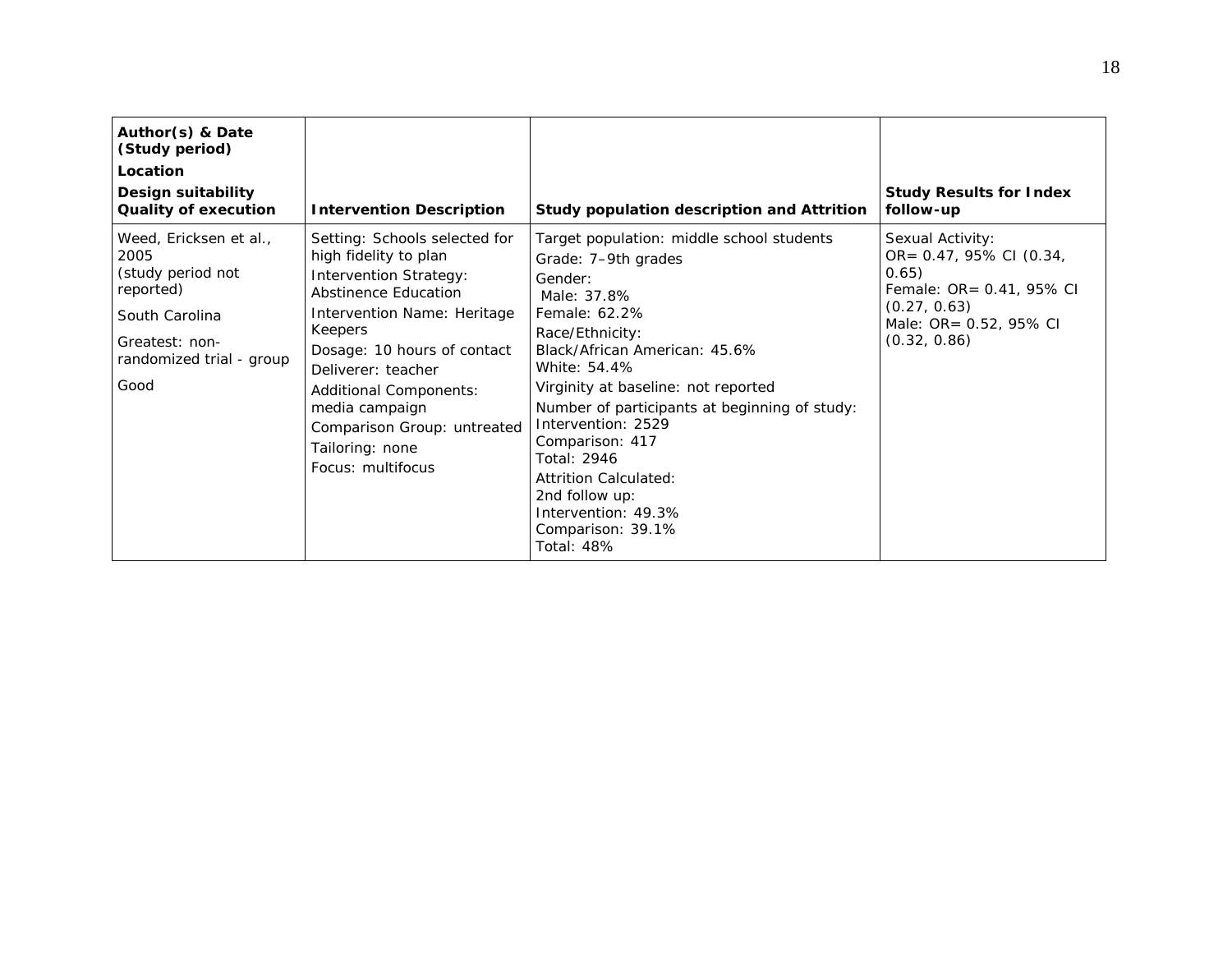| Author(s) & Date<br>(Study period)<br>Location<br>Design suitability                                     |                                                                                                                                                                                                                                                                                                                                                                                                                                |                                                                                                                                                                                                                                                                                                                                                                                                                                                                  | <b>Study Results for Index</b>                       |
|----------------------------------------------------------------------------------------------------------|--------------------------------------------------------------------------------------------------------------------------------------------------------------------------------------------------------------------------------------------------------------------------------------------------------------------------------------------------------------------------------------------------------------------------------|------------------------------------------------------------------------------------------------------------------------------------------------------------------------------------------------------------------------------------------------------------------------------------------------------------------------------------------------------------------------------------------------------------------------------------------------------------------|------------------------------------------------------|
| <b>Quality of execution</b>                                                                              | <b>Intervention Description</b>                                                                                                                                                                                                                                                                                                                                                                                                | Study population description and Attrition                                                                                                                                                                                                                                                                                                                                                                                                                       | follow-up                                            |
| Weed, Anderson, 2007<br>$(2002 - 2004)$<br>Georgia<br>Greatest: non-<br>randomized trial - group<br>Fair | Setting: School: one high<br>school and its 2 feeder middle<br>schools<br><b>Intervention Strategy:</b><br><b>Abstinence Education</b><br>Intervention Name: Choosing<br>the Best<br>Dosage: 2 weeks in duration,<br>5 contacts per week, 6 total<br>contacts<br>Deliverer: CTB certified<br>instructors<br>Additional Components: none<br>Comparison Group: treated<br>control<br>Tailoring: none<br><i>Focus:</i> multifocus | Target population: suburban middle and high<br>school students<br>Grade: 7-9th grades<br>Gender:<br>Male: 49%<br>Female: 51%<br>Race/Ethnicity:<br>Black/African American: 11%<br>White: 84%<br>Other: 5%<br>Virginity at baseline: not reported<br>Number of participants at end of study:<br>Intervention: 239<br>Comparison: 165<br><b>Total: 404</b><br>Attrition Calculated:<br>2nd follow up:<br>Intervention: 34%<br>Comparison: 36%<br><b>Total: 35%</b> | Sexual Activity:<br>OR= 0.47, 95% CI (0.24,<br>0.94) |